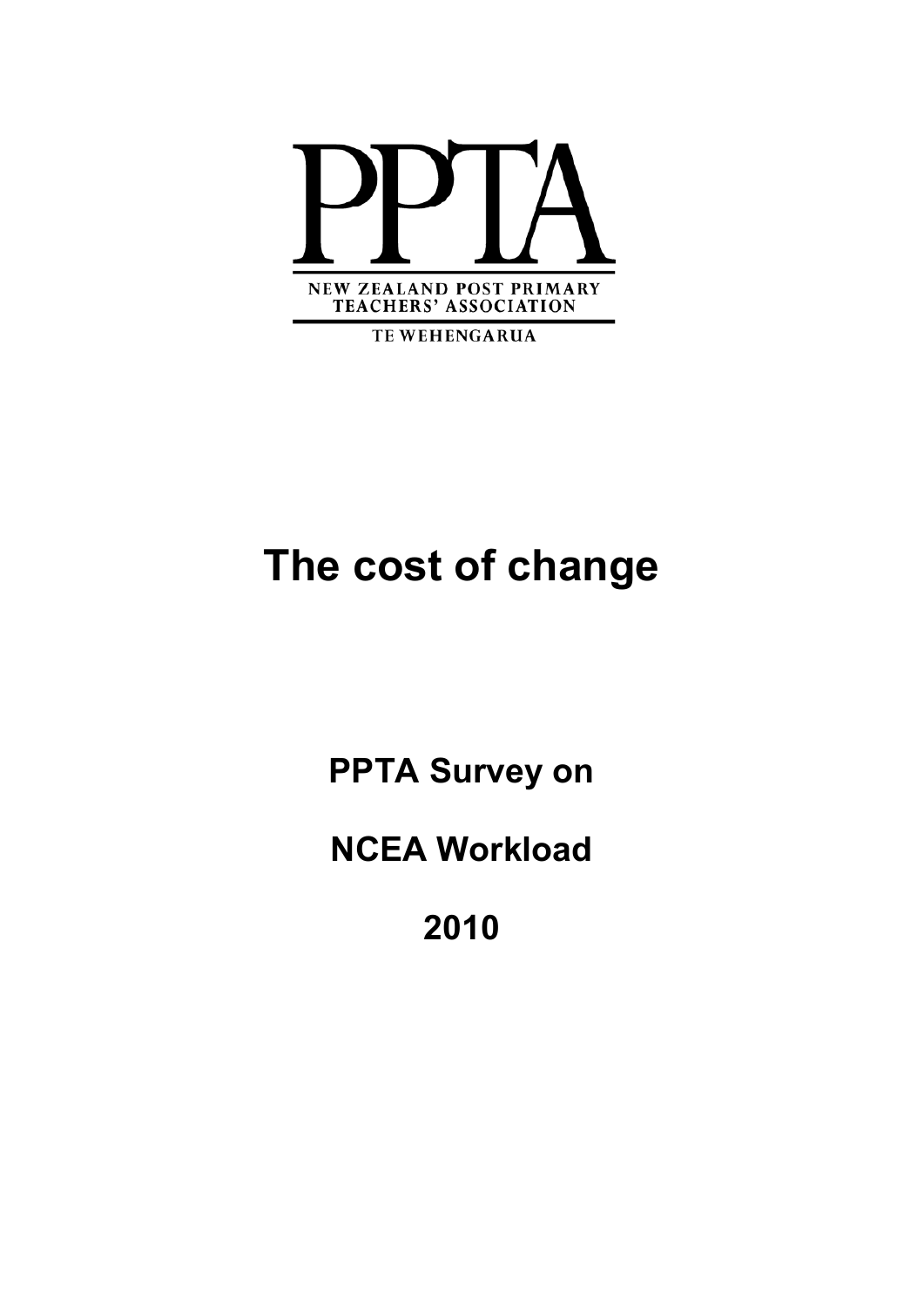# **Table of Contents**

|                                                             | Page |
|-------------------------------------------------------------|------|
| <b>List of tables</b>                                       | 3    |
| 1. Introduction                                             | 4    |
| 2. Methodology                                              | 5    |
| 3. Results                                                  | 6    |
| 3.1 Causes of increased workload - total sample             | 6    |
| 3.2. Causes of increased workload – subjects                | 10   |
| experiencing the greatest pressure                          |      |
| 3.2.1 Technology                                            | 10   |
| 3.2.2 Computing/Digital Technologies/Information            | 11   |
| Technology                                                  |      |
| 3.2.3 Graphics/Design & Visual Communication                | 13   |
| 3.2.4 Home Economics                                        | 14   |
| 3.2.5 Mathematics                                           | 15   |
| 3.2.6 English                                               | 16   |
| 3.2.7 Accounting & Business Studies                         | 18   |
| 3.2.8 Media Studies                                         | 20   |
| 3.3 Causes of increased workload – impact of role in school | 22   |
| 3.4 Causes of increased workload – impact of school decile  | 26   |
| 3.5 Access to professional development                      | 28   |
| 3.6 Time to collaborate about the changes                   | 31   |
| <b>4. Conclusions</b>                                       | 33   |
| Appendix - Sample characteristics                           | 34   |
| <b>End Notes</b>                                            | 37   |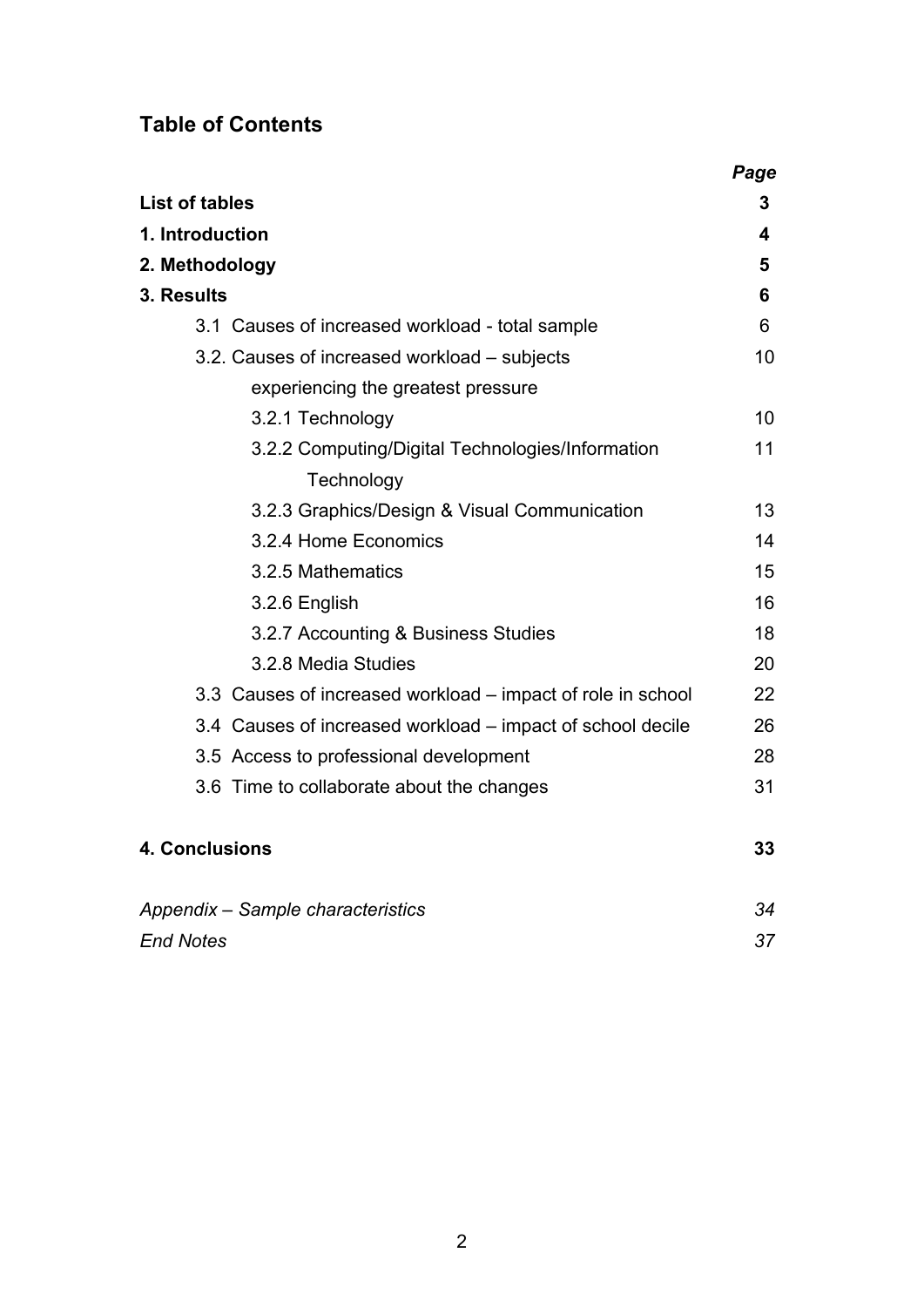# **List of tables**

|                                                       | Page |
|-------------------------------------------------------|------|
| Workload pressures for total sample                   | 6    |
| Workload pressures for Technology teachers            | 10   |
| Workload pressures for Computing teachers             | 11   |
| Workload pressures for Design & Visual                | 13   |
| <b>Communication teachers</b>                         |      |
| Workload pressures for Home Economics teachers        | 14   |
| Workload pressures for Mathematics teachers           | 15   |
| Workload pressures for English teachers               | 17   |
| Workload pressures for Business Studies & Accounting  | 19   |
| teachers                                              |      |
| Workload pressures for Media Studies teachers         | 21   |
| Workload pressures for middle managers &              | 23   |
| <b>Principal's Nominees</b>                           |      |
| Workload pressures for teachers in low decile schools | 26   |
| Respondents answering Yes on sufficiency of access to | 28   |
| subject-specific PLD about the changes                |      |
| Respondents answering Yes on sufficiency of time to   | 31   |
| Collaborate with colleagues about the changes         |      |
|                                                       |      |

# *Appendix – sample characteristics*

| Table 14 | Subject taught most in Years 11-13               | 34 |
|----------|--------------------------------------------------|----|
| Table 15 | Decile level of respondents' schools             | 35 |
| Table 16 | Type of school respondents taught in             | 35 |
| Table 17 | Roll size of respondents' schools                | 35 |
| Table 18 | Main role in school of respondents               | 35 |
| Table 19 | Applicable collective agreements for respondents | 36 |
| Table 20 | PPTA region of respondents' schools              | 36 |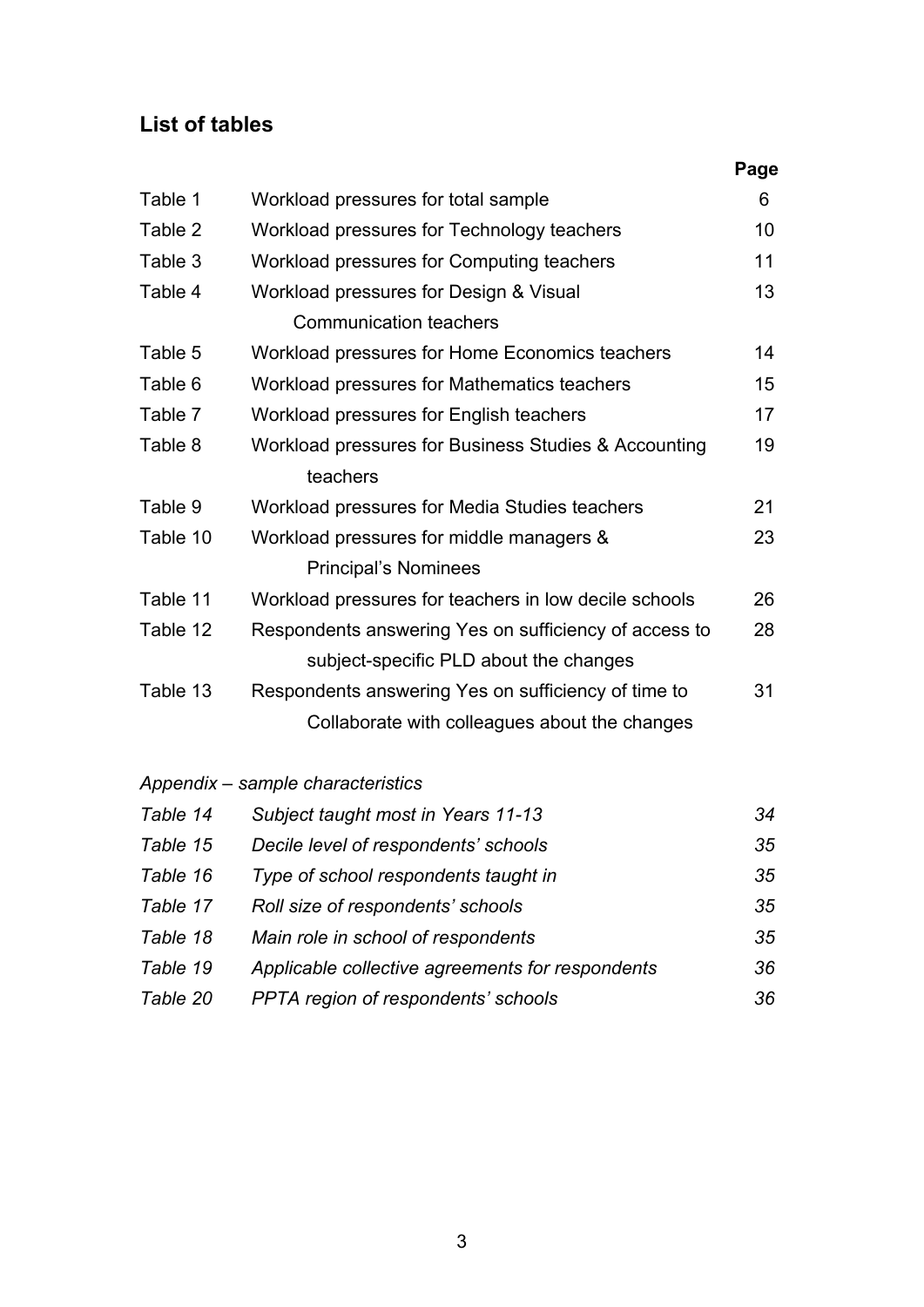# **1. Introduction**

In the first three weeks of Term 4 2010, PPTA conducted a membership survey that sought to establish a detailed picture of the workload pressures being engendered by the current phase of change to the National Certificate of Educational Achievement (NCEA), New Zealand's standards-based school qualification system. This phase of change in the qualification is commonly called "the alignment project" or "the standards review".

These changes have been caused by the need to revise achievement standards to match them to the new curriculum, but also by a government decision to use the opportunity to address other issues with NCEA. These included:

- Duplication of standards, especially between achievement and unit standards, which was resolved by making all curriculum-referenced standards achievement standards, [1](#page-36-0)
- Application of a firm policy that all Level 1 standards must assess the achievement objectives of Level 6 of the NZ Curriculum,  $2^2$  $2^2$
- A lack of credit parity between standards.  $3$
- Exams in some subjects that offered assessment for as many as five separate standards in one three hour exam,
- The introduction of course endorsement, originally called 'subject endorsement'.<sup>[4](#page-36-1)</sup>

Addressing all of these issues in one project, while probably sensible, has led to a huge scale of change. This survey has made a significant contribution to knowledge about how these changes are impacting on secondary teachers.

Some PPTA members are teachers of Year 7 and 8, and will be experiencing significant impacts on their assessment workload as a result, not of the NCEA changes, but of the introduction of National Standards in Reading, Writing and Mathematics. Consequently, some questions about National Standards work were included in the questionnaire. 519 respondents either taught in Year 7 and 8 in 2010 or expected to in 2011, but only 370 respondents were involved with implementing National Standards. A separate report on this aspect of the research has been published by PPTA, titled *PPTA members and National Standards: Report on assessment workload survey 2010*, and can be downloaded from [www.ppta.org.nz](http://www.ppta.org.nz/).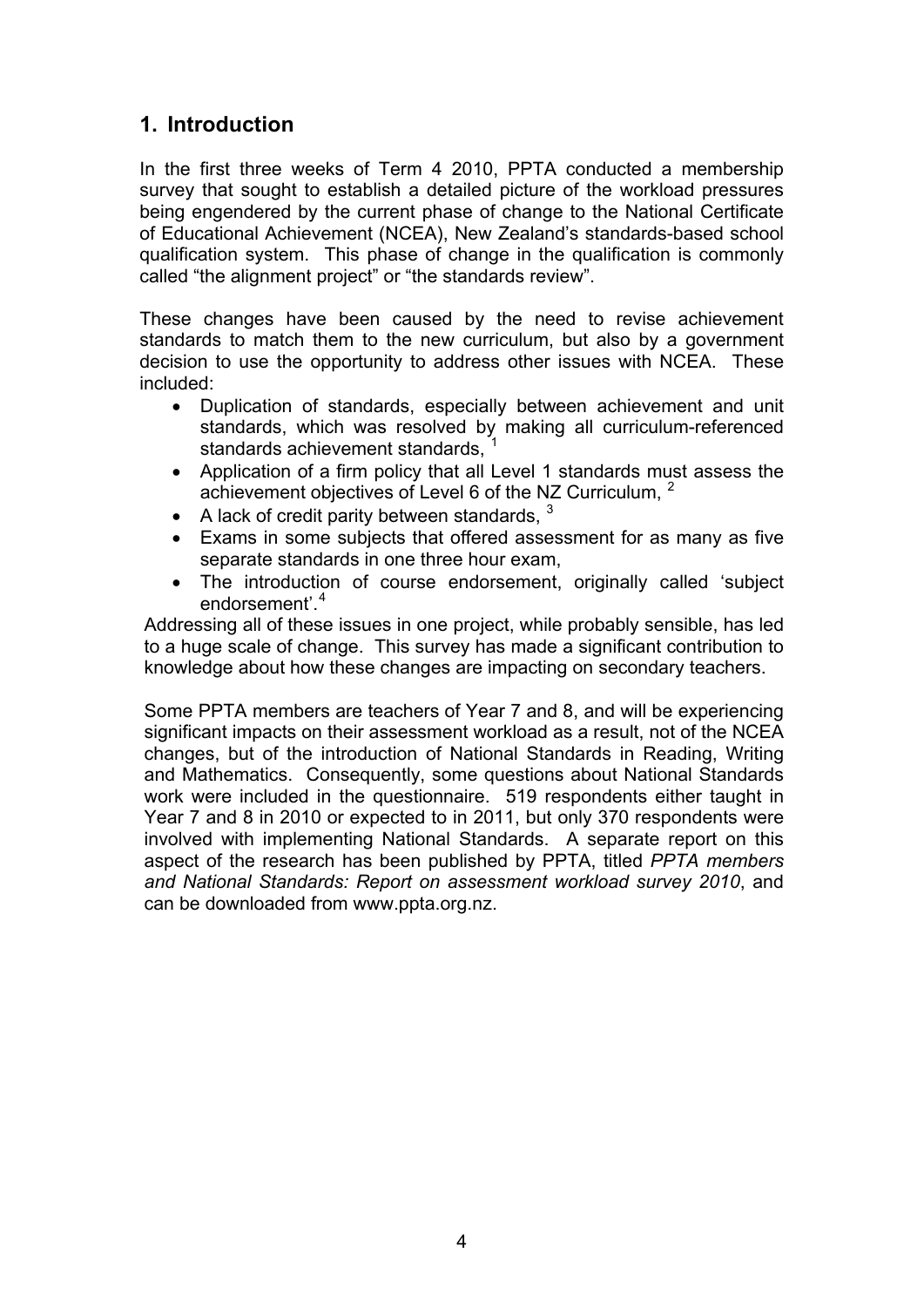### **2. Methodology**

PPTA has often surveyed its members, or subgroups of its members, in the past, however this was the first time that an online survey has been conducted using the email addresses in the membership database. The number of members for whom current email addresses were available was 10,063, and responses were received from 3,259 members, a response rate of 31% of those sampled. Of the total membership, i.e. including those for whom no current email address is held, the response rate was approximately 18%. Either figure would be considered by statisticians to be an excellent response rate from an online survey.

The online survey tool used was Survey Monkey, and respondents appeared to find it straightforward to use, with very few technical hitches encountered. These were mostly caused by school IT systems blocking access, or by respondents being interrupted in the course of completing the survey and then being locked out. The survey was open for a two week period, from 11 October to 25 October. The response rate suggests that this was an adequate timeframe.

In conducting the survey, PPTA was keen to identify which sub-groups of teachers were feeling the workload pressures most, so a number of demographic questions were asked, e.g. main subject taught in Year 11-13, position in school, school decile, type and size, applicable collective agreement, and geographical area. The variables that appeared to most influence workload were subject, position in school, and school decile.

The sample appears to be representative of the PPTA membership in terms of most variables. (Data on the sample is provided in an appendix.)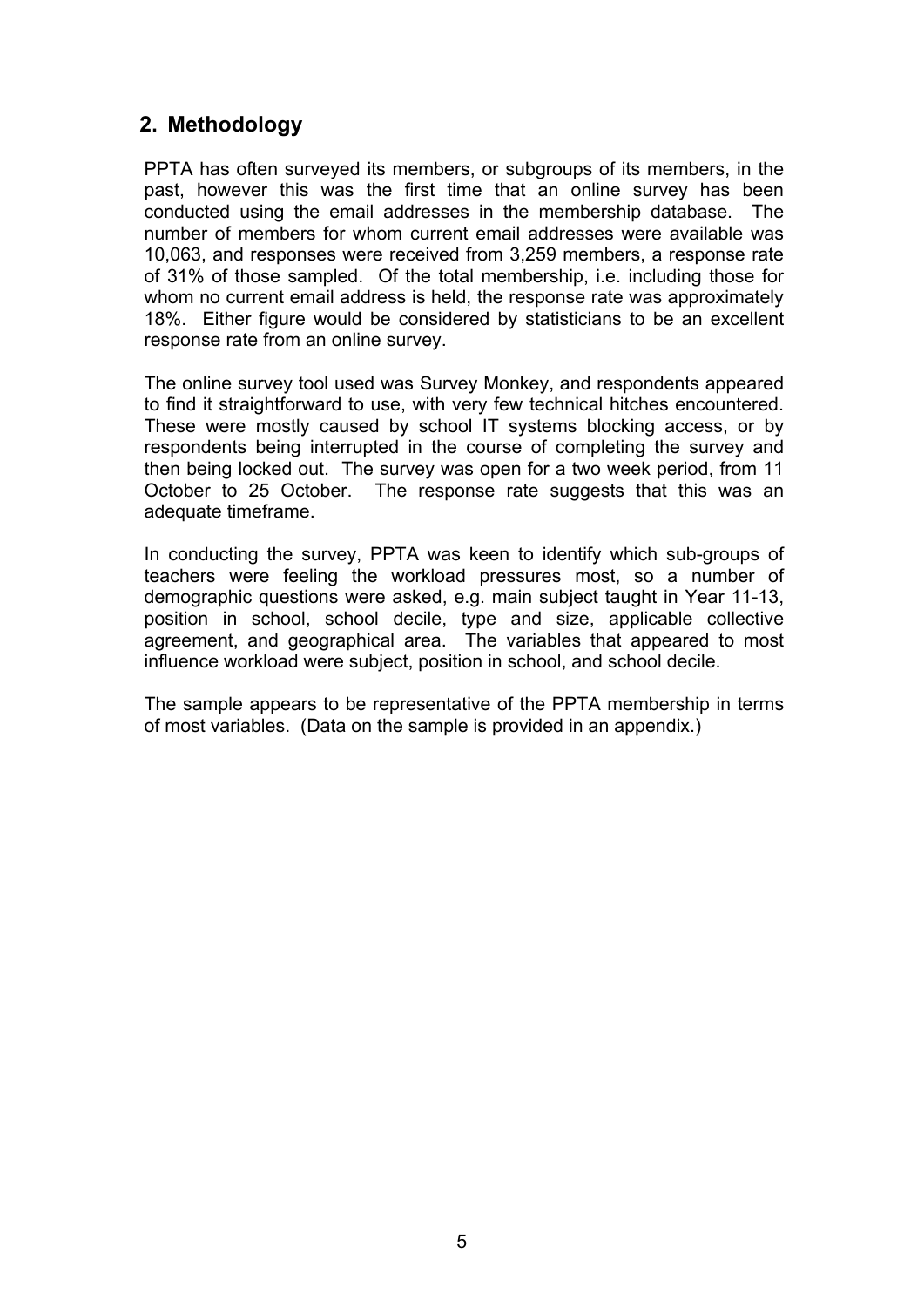# **3. Results**

# **3.1 Causes of increased workload – total sample**

The survey asked two questions about what tasks associated with preparing for or implementing the NCEA changes were causing increased workload. One asked about workload in 2010 at the time of the survey, and the other asked for a prediction about increased workload in 2011, as follows:

- "To what extent is each of these causing increased workload for you now in 2010?"
- "To what extent do you believe that the following are likely to cause you increased workload in 2011?"

These stem questions were then followed by a list of nine tasks that were likely to be required of teachers in implementing the NCEA changes, and teachers were asked to rate each task. (See Table 1.)

It was clear from responses that on all of the tasks rated, (a) teachers were experiencing a significant increase in their assessment workload as a result of preparing for the changes, and (b) teachers perceived that their workload would be even higher in 2011 than at the time of responding.

The questions required a choice on a 4-point rating scale, from "A lot", "Quite a bit", "To some extent" and "Not at all". When the first two of these are combined, i.e. "A lot" and "Quite a bit", the results for 2010 and 2011, in descending order of the 2010 responses, were as follows:

| Task                                                                                  | 2010<br>actual<br>increased<br>workload –<br>Total sample<br>% rating as 'A $\vert$<br>lot' or 'Quite a<br>bit' | 2011<br>predicted<br>increased<br>workload-<br><b>Total sample</b><br>% rating as 'A<br>lot' or 'Quite a<br>bit' |
|---------------------------------------------------------------------------------------|-----------------------------------------------------------------------------------------------------------------|------------------------------------------------------------------------------------------------------------------|
| Developing new assessment tasks and resources                                         | 78                                                                                                              | 87                                                                                                               |
| Adapting content to revised assessment resources                                      | 74                                                                                                              | 84                                                                                                               |
| Demands of internal moderation                                                        | 73                                                                                                              | 84                                                                                                               |
| Quantity and assembling of material for external<br>moderation                        | 62                                                                                                              | 74                                                                                                               |
| Redesigning courses because of loss of unit standards<br>below Curriculum Level 6     | 55                                                                                                              | 63                                                                                                               |
| Redesigning courses because of reduction in number of<br>external standards           | 52                                                                                                              | 64                                                                                                               |
| Increased internal assessment because of reduction in<br>number of external standards | 51                                                                                                              | 69                                                                                                               |
| Redesigning courses because of new literacy/numeracy<br>requirements                  | 40                                                                                                              | 53                                                                                                               |
| Redesigning courses because of introduction of course<br>endorsement                  | 37                                                                                                              | 51                                                                                                               |

*Table 1 – Workload pressures for total sample*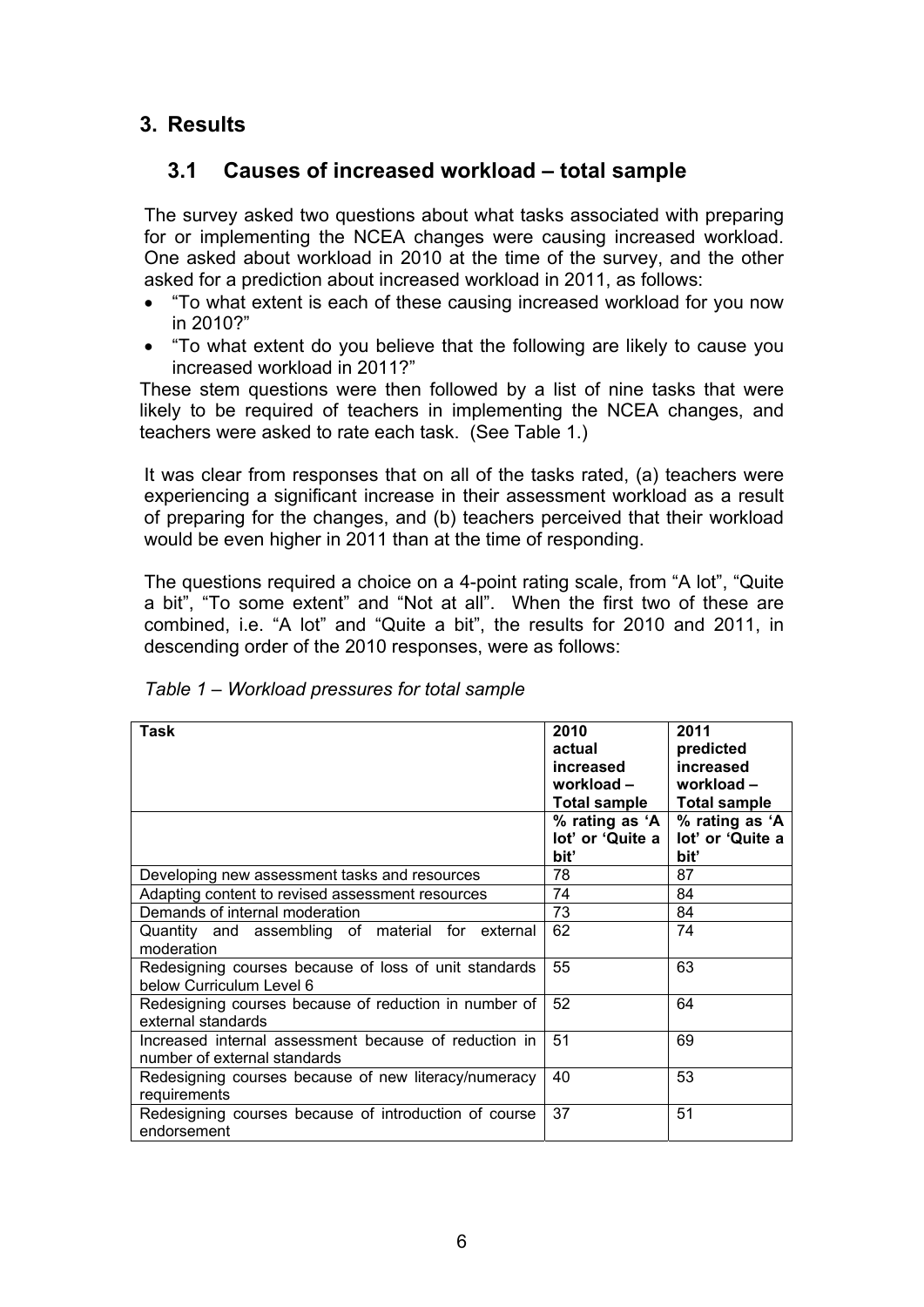It is interesting that only one of the tasks, 'Increased internal assessment because of reduction in number of external standards', changed its position in the rank order for 2011 compared with 2010.

A box was provided for additional comments, and this was used by many respondents. Comments ranged across further amplification of the tasks listed in the questions, other tasks generated by the changes, the impacts on teachers of MOE's and NZQA's change management processes, and job circumstances that exacerbate the workload pressures. Some typical examples of these comments are listed below.

#### *Amplification of tasks listed*

- *Constant research and reading for material and stress over the removal of the core skills and work and study skills learning areas.*
- *Redesigning all resources due to change of topics in each achievement standard.*
- *Also any increase in internal assessment to meet the needs of students increases workload and puts greater pressure on me to be accurate in my assessments. Giving students feedback is less stressful than allocating internal assessment marks.*
- *The workload related to the reduction in the number of external standards relates to preparation for next year. It's not going very well, as there is no time, little guidance, and I have a full time job.*
- *Redesigning my course each year is quite stressful as I have to search around, see what is different and rewrite planning etc. I think it is good that courses can be fluid and can't be allowed to get stale old and irrelevant but the fluidity in NCEA to date is a cascading waterfall.*
- *I have developed some resources this year not enough for one year level, never mind three. I don't expect them to be perfect. So as well as continuing to develop new resources, after using them I will need to evaluate and improve them.*
- *As year 11 dean the new literacy and numeracy requirements and the new structure will mean I have to do a lot of extra work.*

#### *Other tasks related to changes*

- *Rewriting scheme to align with the new NZ curriculum; incorporate the key competencies and also taking into account the Secondary Numeracy Project.*
- *Implementing inquiry learning and teaching as inquiry.*
- *Measurement of key competencies and tracking key competencies.*
- *New curriculum extra work load and inclusion of key competencies into schemes. Also school management want all schemes re formatted to fit a school-wide template which is different from what exists for subject scheme.*
- *Providing resubmissions and reassessments for more internal assessments.*
- *Major pressure is trying to find appropriate courses for lower ability students.*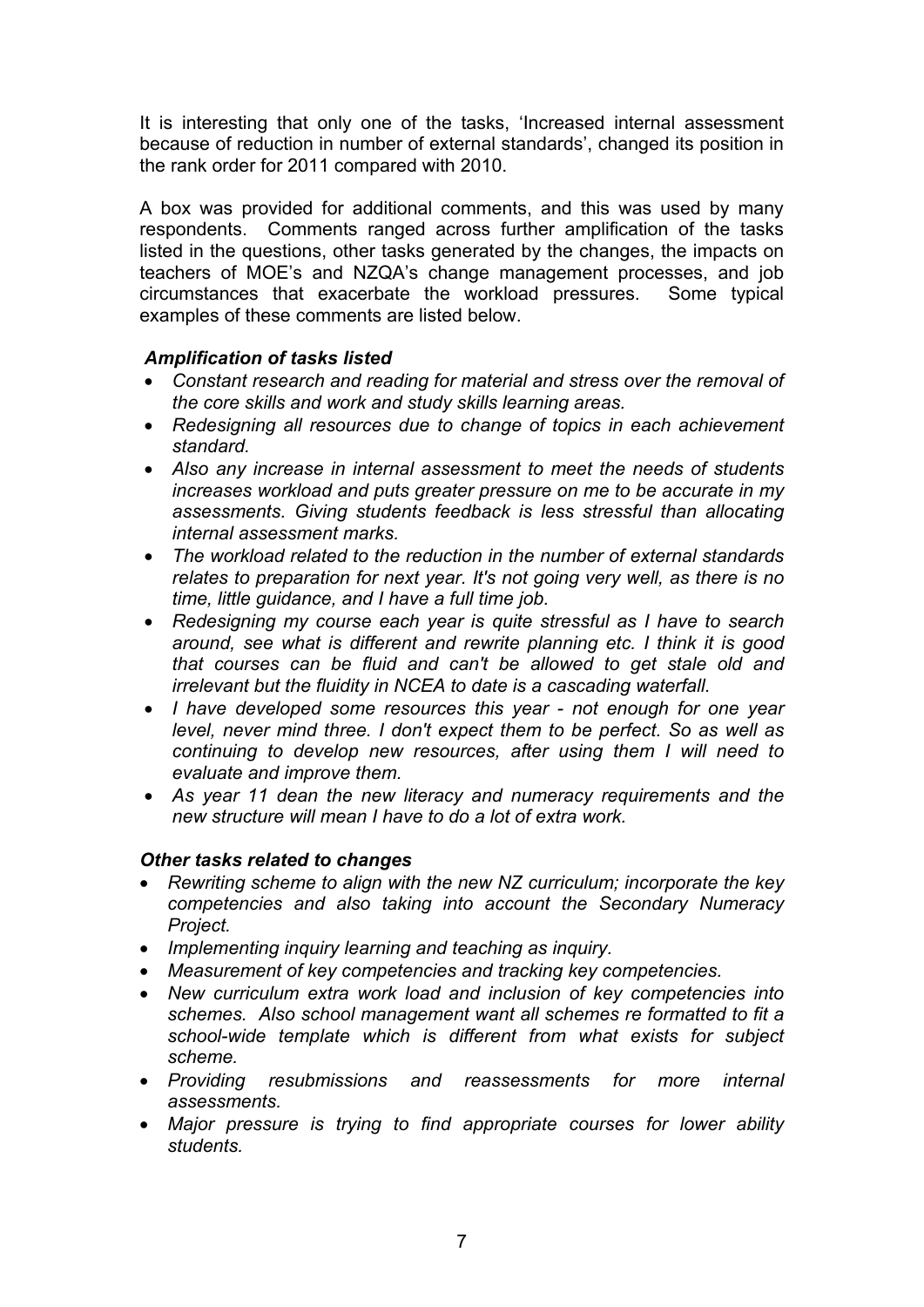- *Trying to keep students motivated who are operating at level 3 or 4 in the curriculum and getting a constant string of 'Not Achieved'.*
- *Huge technical issues from having to have portfolios of students' oral work.*
- *Looking into IT techniques that will be needed to store student work for new assessment tasks in 2011 - a lot.*
- *Translating assessments to Tongan Language.*
- *We have a whole new standard in Geography on GIS systems which is very exciting but I have no idea how I can get the pd to learn about it, or find assessments for it (they are promised of course) and although I would like to teach it I can't in a professional vacuum.*
- *Introduction of Achievement Standards in Religious Studies in 2010, with absolutely NO training in implementing them, writing the tasks, marking the tasks and moderating the tasks, then being told we did it all wrong in 2009 is a MASSIVE workload increase. It has taken over my LIFE.*
- *Have multilevel groups with different standards running at the same time. I am able to do this as I have built up the resources over the last 7 years. It is very hard work but the best path for my students. Now I will have start all over and the increased workload is very daunting.*
- *Preparing budget to usher in aligned standards; locating suitable texts/resources; concern over funding linked to roll four times per year.*
- *Redesigning courses in years 9 and 10 to be ready for new form of NCEA assessment.*
- *Rewriting year 10 programmes and assessments in preparation for NCEA.*
- *Especially with the pressure of virtually no term 4 for senior students for both portfolio work and revision due to the World Cup!*

#### *Impacts on teachers of MOE/NZQA management of change*

- *Understanding the contradictory and unclear demands of the assessment standards. Can we have them written clearly, simply and unambiguously please?*
- *Concern about Min Ed process and quality assurance, for example no assessment activities or exemplars (just the standards themselves so far).*
- *The standards haven't been registered, there are few examples of new assessment tasks, no one has given any examples of what the new exams will look like - all these things add to uncertainty and stress, and they add a time pressure - you can't advance.*
- *Hours and hours chasing my tail to locate the most update and relevant information from NCEA, NZQA, TKI and Techlink websites - so many changes - so little time.*
- *Re-inventing the wheel all by ourselves again...*
- *The biggest workload issue right now is caused by the assessment specs*  for next year's level 1 still not being finalised. These are still being *changed and this makes it virtually impossible to plan next year's courses. And of course creates a huge amount of stress.*

#### *Job circumstances that exacerbate the pressures*

• *I also work in a second subject area as the sole teacher in the school. This has a marked impact.*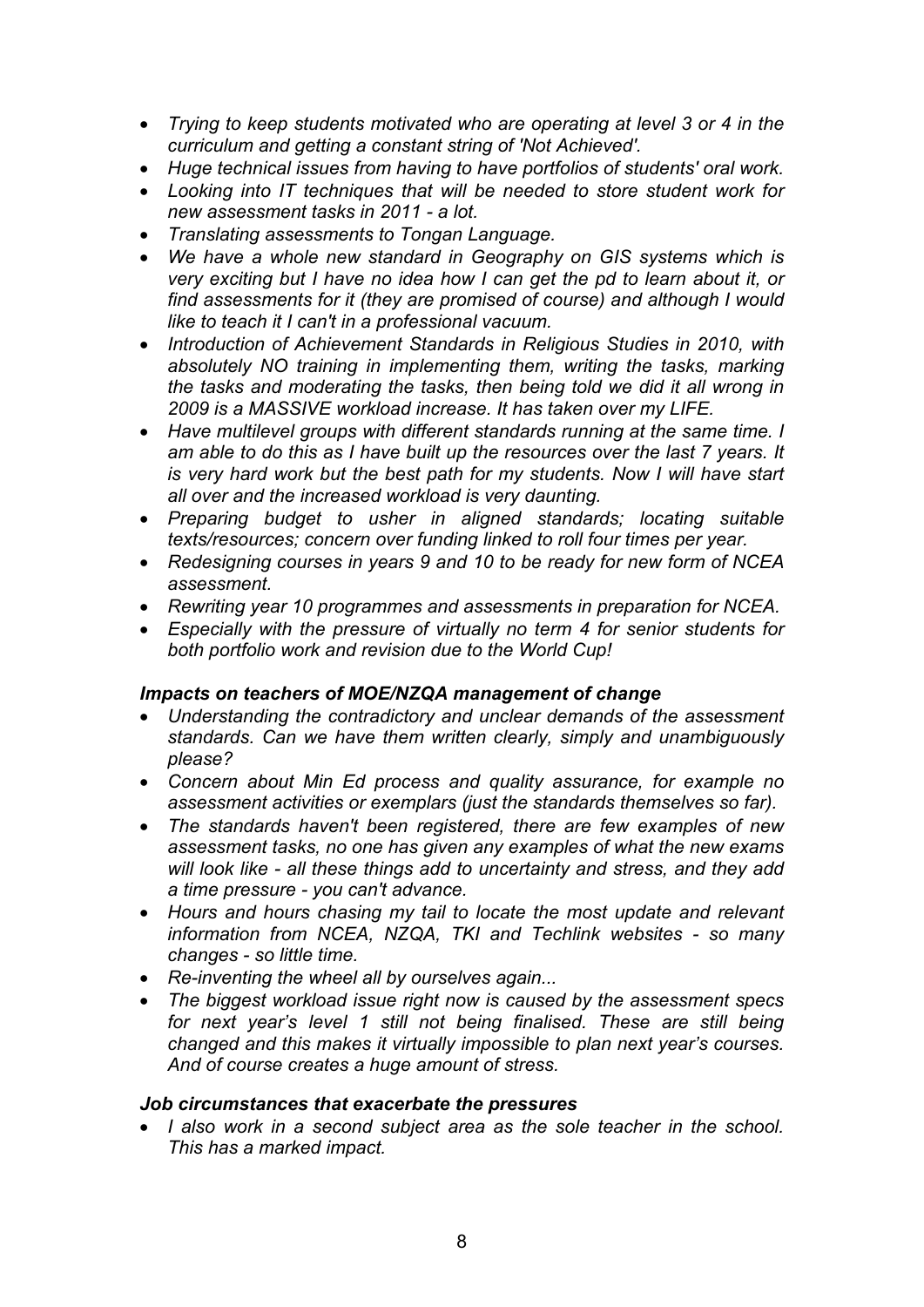- *Sole teacher of a subject in the school means arranging times to meet with teachers from other schools.*
- *As I am a 'one person department' I will buy in resources as I will not have the physical time to develop new tasks and resources.*
- *As subject association key secondary person there is a lot of work there, most of it voluntary. I also am seconded as an advisor for some days and used by MoE/NZQA although that is recompensed.*
- *I am a PRT so am creating everything anyway.*
- *This will be very new to me as I am primary trained and will therefore be teaching te reo Maori to a new level.*
- *Huge increase in workload because full pathway (6 option lines) now to cover for other qualifications for students unable to reach level 6 ever.*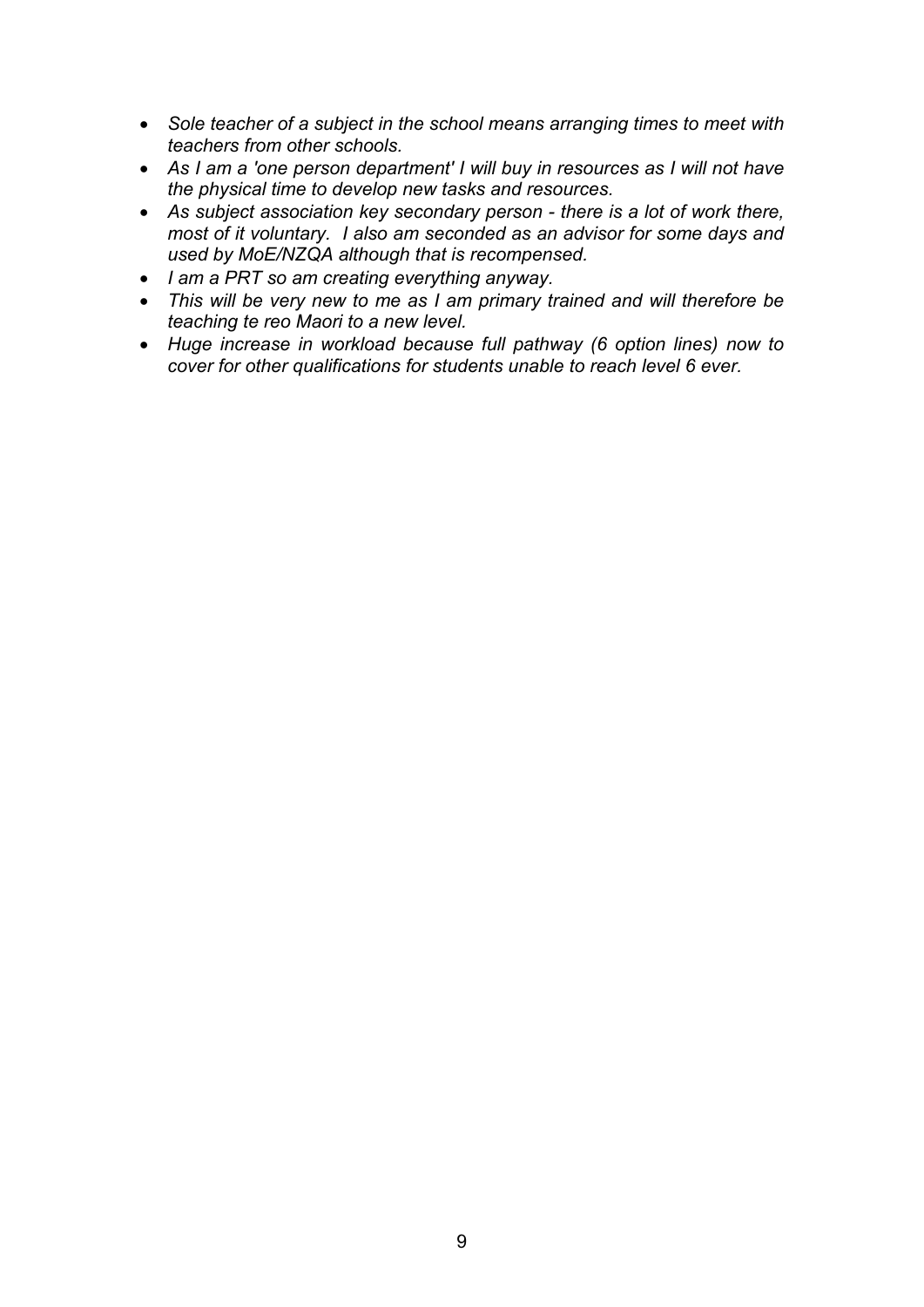### **3.2 Causes of increased workload - subjects experiencing the greatest pressure**

The subjects which appear to be affected more than most by a number of the tasks required by the revision were Technology, Computing (including the new Digital Technologies area), Graphics/Design and Visual Communication, Home Economics, Mathematics, English, Media Studies, Accounting and Business Studies. The sample sizes for some of these subjects was rather small, e.g. 14 for Business Studies and 31 for Media Studies, but these numbers probably reflect the proportion of teachers teaching those subjects.

#### *3.2.1 Technology*

The 133 Technology respondents rated their 2010 workload and their predicted 2011 workload as significantly increased. Table 2 (see next page) compares them with the total sample for both years:

| <b>Task</b>                                                                                       | 2010 actual<br>increased<br>workload -<br><b>Technology</b> | 2010 actual<br>increased<br>workload-<br><b>Total</b><br>sample | 2011<br>predicted<br>increased<br>workload -<br><b>Technology</b> | 2011<br>predicted<br>increased<br>workload-<br><b>Total</b><br>sample |
|---------------------------------------------------------------------------------------------------|-------------------------------------------------------------|-----------------------------------------------------------------|-------------------------------------------------------------------|-----------------------------------------------------------------------|
|                                                                                                   | % rating as<br>lot'<br>ʻA<br><b>or</b><br>'Quite a bit'     | % rating as<br>lot' or<br>'А<br>'Quite a bit'                   | % rating as<br>lot'<br>ʻA<br>or<br>'Quite a bit'                  | % rating as<br>lot'<br>'А<br><b>or</b><br>'Quite a bit'               |
| Developing new assessment<br>tasks and resources                                                  | 89                                                          | 78                                                              | 91                                                                | 87                                                                    |
| Adapting content to revised<br>assessment resources                                               | 84                                                          | 74                                                              | 89                                                                | 84                                                                    |
| internal<br>Demands<br>οf<br>moderation                                                           | 83                                                          | 73                                                              | 87                                                                | 84                                                                    |
| Quantity and assembling of<br>material<br>for<br>external<br>moderation                           | 77                                                          | 62                                                              | 84                                                                | 74                                                                    |
| Redesigning courses because<br>of loss of unit standards below<br>Curriculum Level 6              | 80                                                          | 55                                                              | 78                                                                | 63                                                                    |
| Redesigning courses because<br>of reduction in number of<br>external standards                    | 59                                                          | 52                                                              | 64                                                                | 64                                                                    |
| Increased internal assessment<br>of<br>because<br>reduction<br>in<br>number of external standards | 64                                                          | 51                                                              | 75                                                                | 69                                                                    |
| Redesigning courses because<br>of<br>new<br>literacy/numeracy<br>requirements                     | 45                                                          | 40                                                              | 58                                                                | 53                                                                    |
| Redesigning courses because<br>introduction<br>of<br>of<br>course<br>endorsement                  | 59                                                          | 37                                                              | 67                                                                | 51                                                                    |

For most of the tasks, these teachers did not differ greatly from the total sample except that overall they tended to rate the increased workload a little higher than for the total sample. However, the area that appears to be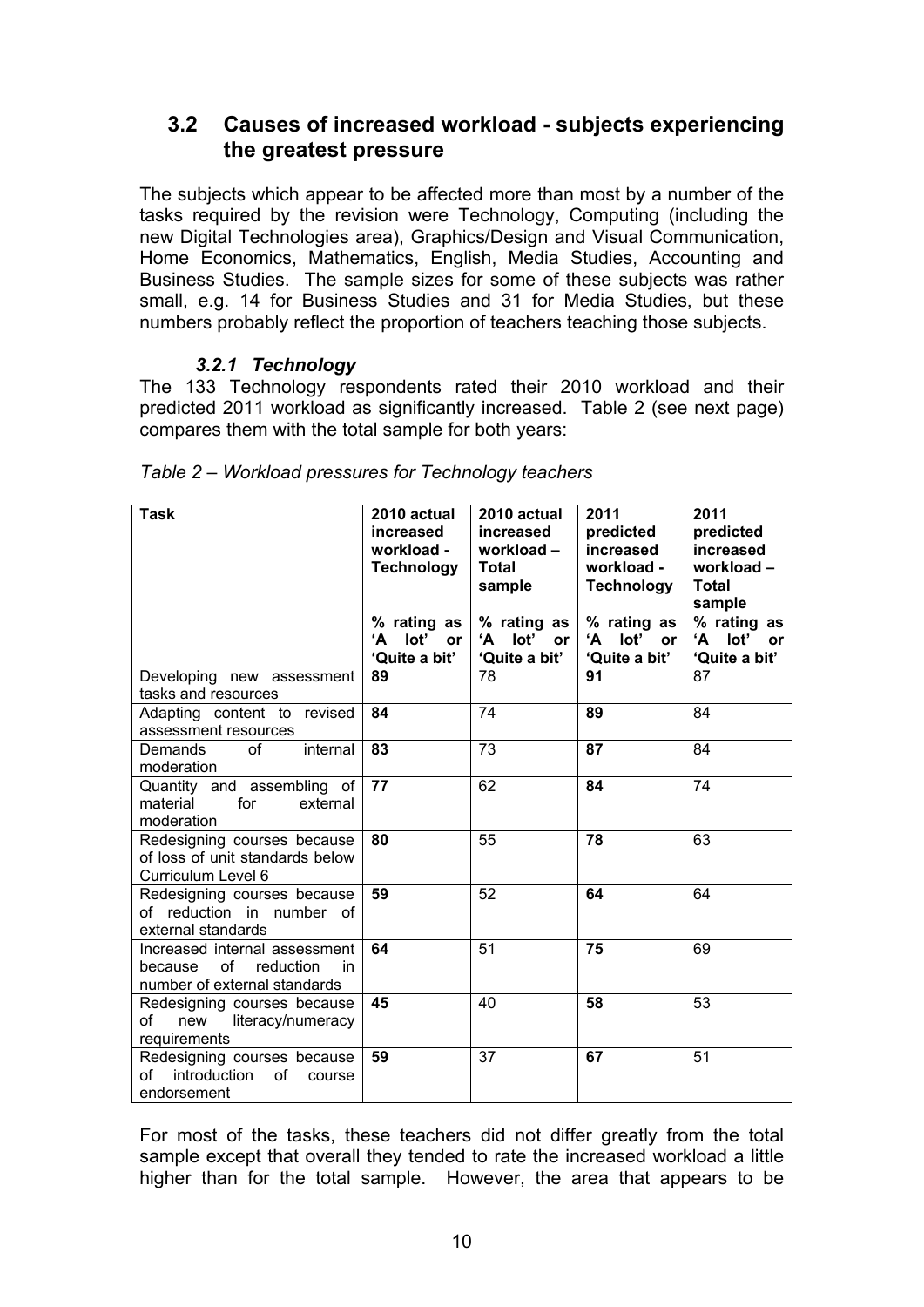causing most significant pressure is 'Redesigning courses because of loss of unit standards below Curriculum Level 6'. Why this is affecting Technology teachers so much is not clear to the writer, but merits further investigation.

Respondents wrote about the never-ending task of redesigning courses:

- *Redesigning courses to maintain a student centred learning focus which changes annually depending on the external interests of the students in relation to their project.*
- *I haven't taught the same course or units one year after the other. Courses and curriculum always changing. New curriculum needs, we require more PD to integrate.*

*3.2.2 Computing/Digital Technologies/Information Management*  The range of titles required to describe this group of teachers reflects the level of change being faced in this area. 'Information Management' is disappearing in favour of a new subject titled 'Digital Technologies'. Many of these teachers call themselves Computing teachers, though, because they have been using Computing unit standards in preference to the Information Management standards. Some may well continue to use a mix of standards in their courses in future. For brevity, the name 'Computing' is used here.

| Task                                                                                           | 2010<br>2010<br>actual<br>actual<br>increased<br>increased<br>workload -<br>workload-<br>Computing<br><b>Total</b><br>sample |                                       | 2011<br>predicted<br>increased<br>workload -<br>Computing | 2011<br>predicted<br>increased<br>workload-<br><b>Total</b><br>sample |
|------------------------------------------------------------------------------------------------|------------------------------------------------------------------------------------------------------------------------------|---------------------------------------|-----------------------------------------------------------|-----------------------------------------------------------------------|
|                                                                                                | % rating as<br>'A lot'<br>or                                                                                                 | $%$ rating as<br>'A lot'<br><b>or</b> | % rating as<br>'A lot'<br><b>or</b>                       | % rating as<br>'A lot'<br><b>or</b>                                   |
|                                                                                                | 'Quite<br>a<br>bit'                                                                                                          | 'Quite<br>a<br>bit'                   | 'Quite<br>$\mathbf{a}$<br>bit'                            | 'Quite<br>a<br>bit'                                                   |
| Developing new assessment tasks<br>and resources                                               | 89                                                                                                                           | 78                                    | 95                                                        | 87                                                                    |
| content<br>Adapting<br>to<br>revised<br>assessment resources                                   | 90                                                                                                                           | 74                                    | 94                                                        | 84                                                                    |
| Demands of internal moderation                                                                 | 77                                                                                                                           | 73                                    | 88                                                        | 84                                                                    |
| Quantity<br>of<br>and<br>assembling<br>material for external moderation                        | 74                                                                                                                           | 62                                    | 82                                                        | 74                                                                    |
| Redesigning courses because of<br>loss of unit standards<br>below<br>Curriculum Level 6        | 75                                                                                                                           | 55                                    | 79                                                        | 63                                                                    |
| Redesigning courses because of<br>reduction in number of external<br>standards                 | 56                                                                                                                           | 52                                    | 65                                                        | 64                                                                    |
| internal<br>Increased<br>assessment<br>because of reduction in number of<br>external standards | 51                                                                                                                           | 51                                    | 61                                                        | 69                                                                    |
| Redesigning courses because of<br>literacy/numeracy<br>new<br>requirements                     | 38                                                                                                                           | 40                                    | 50                                                        | 53                                                                    |
| Redesigning courses because of<br>introduction<br>οf<br>course<br>endorsement                  | 61                                                                                                                           | 37                                    | 73                                                        | 51                                                                    |

*Table 3 – Workload pressures for Computing teachers*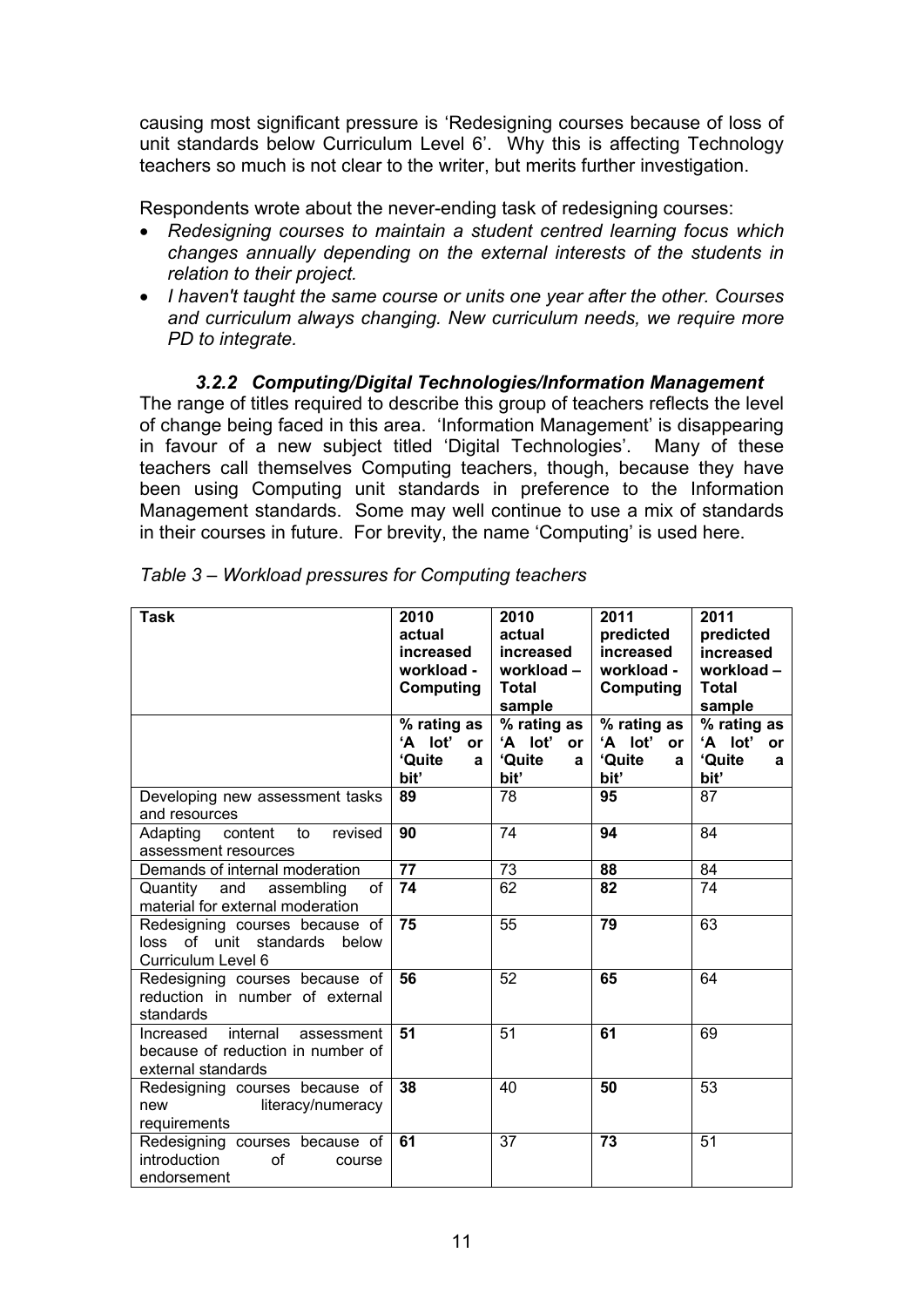It is not surprising that 'Developing new assessment tasks and resources' and 'Adapting content to revised assessment resources' scored so highly for this group, given that they are facing a completing new set of standards rather than their current standards revised. 'Redesigning courses because of introduction of course endorsement' would be more significant for these teachers because those who have been using the Computing unit standards will largely be shifting to the Digital Technologies achievement standards because, unlike the unit standards, they offer students the possibility of course endorsement.

This group of teachers had a lot to say about the major changes they face, and their comments reflected a high level of uncertainty, to a great extent caused by significant delays in delivery of final registered standards and sample assessment resources:

- *Lack of assessment exemplars (none) on which to design a new course for Digital Technologies based on vague and new ASs is very frustrating. We need to know where we are going so we can decide how to get there!*
- *Working in a very short timeframe because in digital technologies a new subject area of technology - the achievement standards for 2011 are still not finalised and I have already "made up" info for subject course booklets for 2011. Trying to plan a new Y11 course with limited info available in final form is very difficult and time consuming.*
- *The entire digital technology curriculum structure and content has changed. This year I have had to deliver and assess an already heavy workload in Achievement Standards Technology, which was never suitable for Computing/Digital Technology, and prepare for a new course next year, including organising professional development, developing skills in my own time, evaluation of resources offered by other teachers in the same boat, and development of new resources.*
- *Creating a whole new program of work for Year 11 Digital Technology with the introduction of the new Technology curriculum and standards*
- *Changing standards and new AS at Yr11, 12, 13 for ICT has made a huge workload in our area*
- *Changing assessment requirements has put a huge extra workload on my staff and me in our subject area.*
- *New Digital Technology course requires COMPLETE rework, new material, upskilling. All with ZERO support from MOE et al.*
- *Concern because have not seen any assessment exemplars therefore feel I am still in the dark about what the 'new' requirements will be.*
- *Planning for a course for 2011 in Digital Technologies, using Achievement Standards that have just been written, and that there are no resources currently for.*
- *We have lost an entire Yr 11 subject 'Info. Management' which will be replaced with Digital Technology achievement standards - a lot of extra work is involved here.*
- *In addition to an ever-increasing number of software programs to learn, plan and deliver. This year I learnt five new packages - next year at least the same. Each package has taken between 20 and 80 hours of additional work.*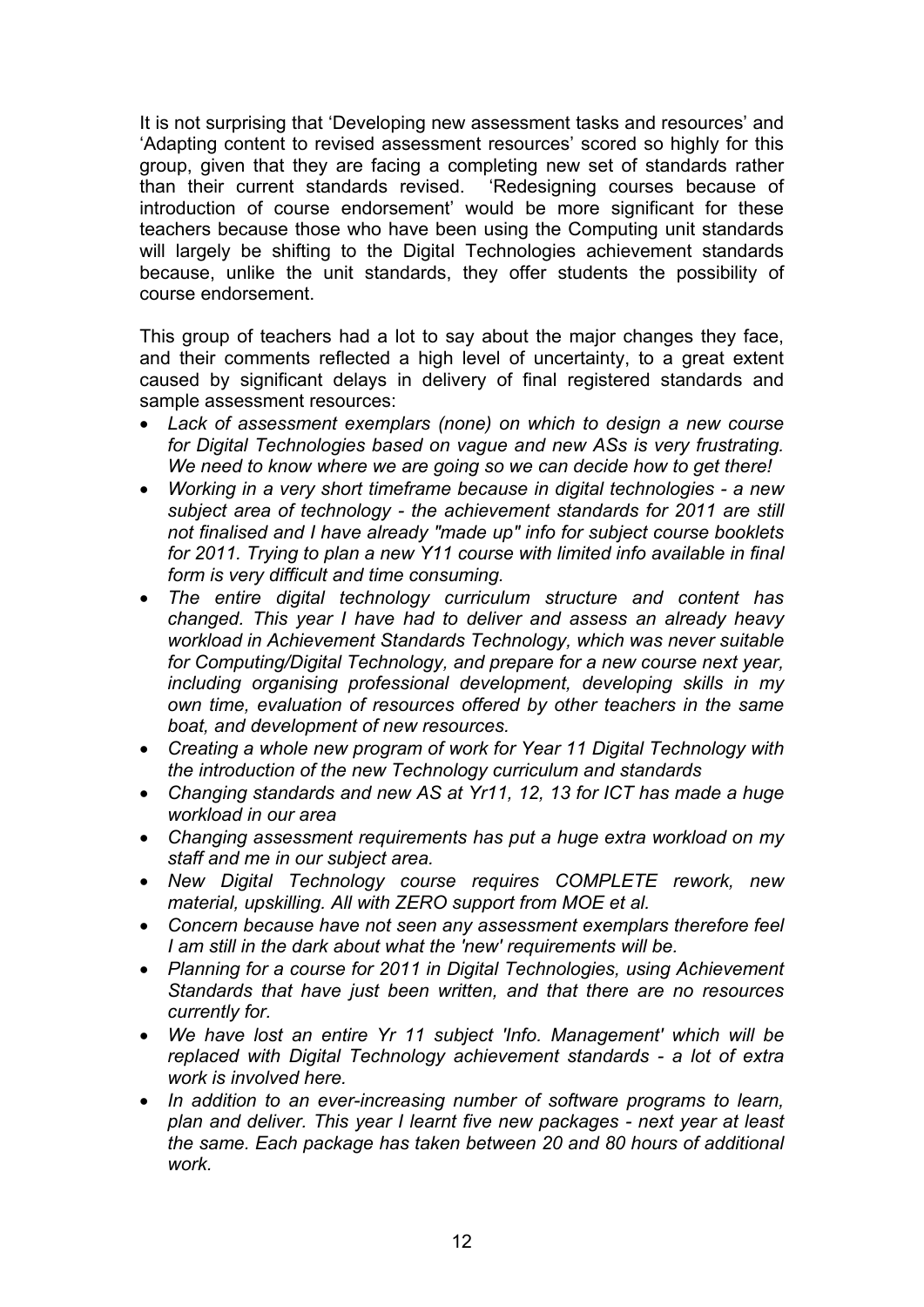#### *3.2.3 Graphics/Design and Visual Communication*

The change for this subject goes so far as even changing its name, from 'Graphics' to 'Design and Visual Communication'. For brevity, 'Design' will be used here. Developing new assessment tasks and resources, and adapting content to these, appear to be big pressure points for Design teachers this year particularly. There also appears to be a perception that assembling of material for external moderation will greatly increase. The introduction of course endorsement is also particularly affecting Design, presumably because it imposes a pressure to use achievement standards where possible rather than unit standards in order to allow students to access Merit or Excellence endorsement.

| Task                                                                                     | 2010<br>actual -<br>Design                               | 2010<br>actual<br><b>Total</b><br>sample           | 2011<br>predicted -<br>Design               | 2011<br>predicted -<br><b>Total</b><br>sample      |
|------------------------------------------------------------------------------------------|----------------------------------------------------------|----------------------------------------------------|---------------------------------------------|----------------------------------------------------|
|                                                                                          | % rating as<br>'A lot'<br>or <sub>1</sub><br>'Quite<br>a | % rating as<br>'A lot'<br><b>or</b><br>'Quite<br>a | % rating as<br>'A lot'<br>or<br>'Quite<br>a | % rating as<br>'A lot'<br><b>or</b><br>'Quite<br>a |
|                                                                                          | bit'                                                     | bit'                                               | bit'                                        | bit'                                               |
| Developing new assessment tasks<br>and resources                                         | 86                                                       | 78                                                 | 86                                          | 87                                                 |
| Adapting content to<br>revised<br>assessment resources                                   | 80                                                       | 74                                                 | 90                                          | 84                                                 |
| Demands of internal moderation                                                           | 73                                                       | 73                                                 | 90                                          | 84                                                 |
| Quantity and assembling<br>of<br>material for external moderation                        | 75                                                       | 62                                                 | 79                                          | 74                                                 |
| Redesigning courses because of<br>loss of unit standards below<br>Curriculum Level 6     | 50                                                       | 55                                                 | 53                                          | 63                                                 |
| Redesigning courses because of<br>reduction in number of external<br>standards           | 53                                                       | 52                                                 | 66                                          | 64                                                 |
| Increased internal assessment<br>because of reduction in number of<br>external standards | 47                                                       | 51                                                 | 63                                          | 69                                                 |
| Redesigning courses because of<br>literacy/numeracy<br>new<br>requirements               | 34                                                       | 40                                                 | 53                                          | 53                                                 |
| Redesigning courses because of<br>introduction<br>0f<br>course<br>endorsement            | 44                                                       | 37                                                 | 58                                          | 51                                                 |

*Table 4 – Workload pressures for Design and Visual Communication teachers* 

There were almost no comments from Graphics teachers.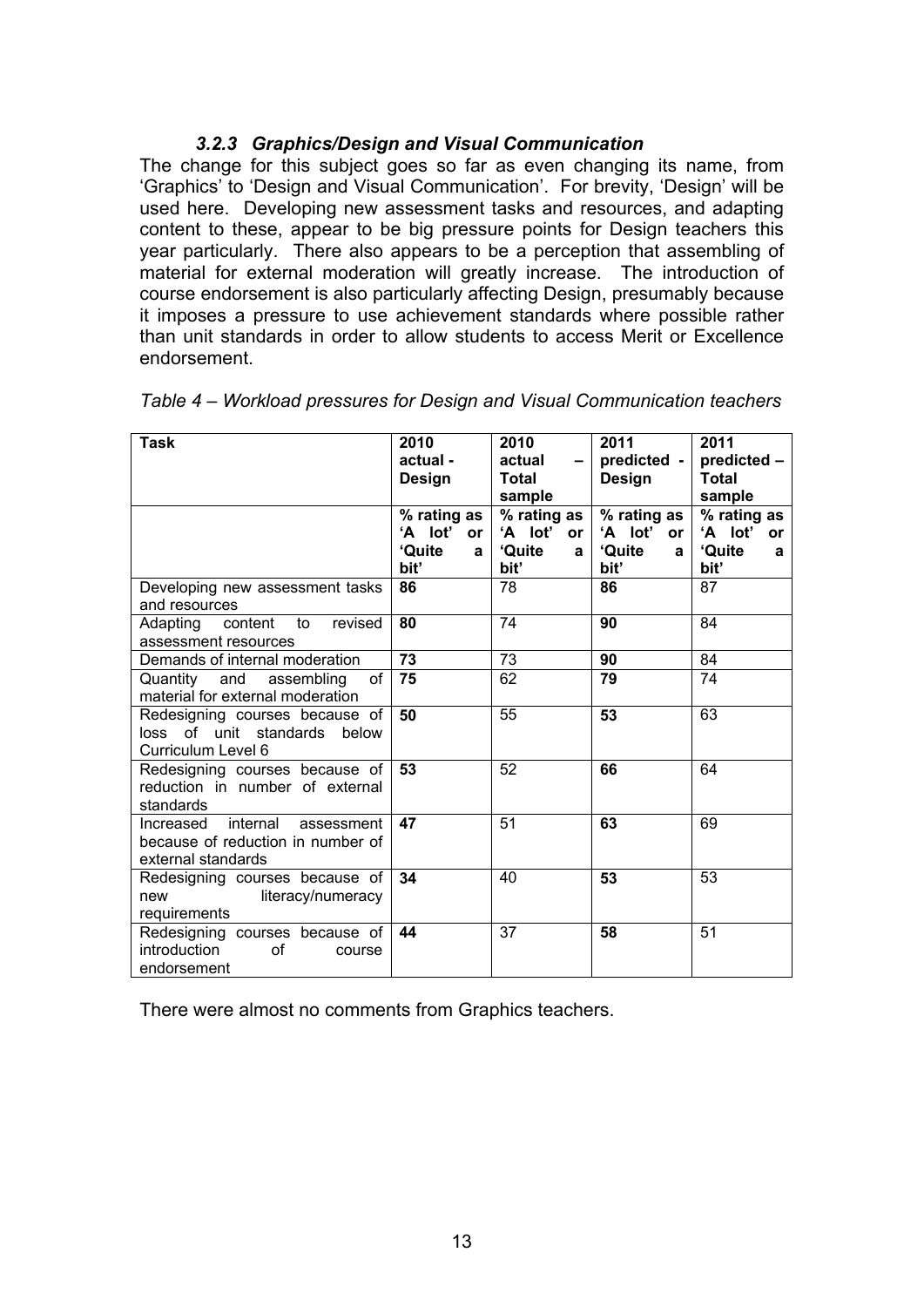#### *3.2.4 Home Economics*

Some Home Economics teachers may be facing a "double whammy" of change because they are offering Food Technology courses as well as Home Economics, meaning that the changes in Technology (see above) affect them too. The 47 respondents reported here named Home Economics as their main senior subject, however. Developing new assessment tasks and resources appears to be a big pressure for Home Economics teachers, presumably because of major changes in the standards. They are also concerned about how to adapt to the loss of unit standards below Level 6 of the curriculum, which suggests that they have significant numbers of students who will struggle to succeed.

| Task                                                                                        | 2010<br>actual<br>increased<br>workload -<br>Home<br><b>Economics</b><br>% rating as $ $<br>'A lot'<br><b>or</b><br>'Quite<br>a<br>bit' | 2010<br>actual<br>increased<br>workload-<br><b>Total</b><br>sample<br>% rating as<br>'A lot'<br>or<br>'Quite<br>a<br>bit' | 2011<br>predicted<br>increased<br>workload-<br>Home<br><b>Economics</b><br>% rating as<br>'A lot'<br><b>or</b><br>'Quite<br>a<br>bit' | 2011<br>predicted<br>increased<br>workload-<br><b>Total</b><br>sample<br>% rating as<br>'A lot'<br><b>or</b><br>'Quite<br>a<br>bit' |
|---------------------------------------------------------------------------------------------|-----------------------------------------------------------------------------------------------------------------------------------------|---------------------------------------------------------------------------------------------------------------------------|---------------------------------------------------------------------------------------------------------------------------------------|-------------------------------------------------------------------------------------------------------------------------------------|
| Developing new assessment tasks<br>and resources                                            | 86                                                                                                                                      | 78                                                                                                                        | 93                                                                                                                                    | 87                                                                                                                                  |
| content<br>Adapting<br>to<br>revised<br>assessment resources                                | 76                                                                                                                                      | 74                                                                                                                        | 90                                                                                                                                    | 84                                                                                                                                  |
| Demands of internal moderation                                                              | 79                                                                                                                                      | 73                                                                                                                        | 93                                                                                                                                    | 84                                                                                                                                  |
| Quantity<br>and<br>assembling<br>of<br>material for external moderation                     | 69                                                                                                                                      | 62                                                                                                                        | 76                                                                                                                                    | 74                                                                                                                                  |
| Redesigning courses because of<br>loss of unit standards below<br>Curriculum Level 6        | 83                                                                                                                                      | 55                                                                                                                        | 85                                                                                                                                    | 63                                                                                                                                  |
| Redesigning courses because of<br>reduction in number of external<br>standards              | 46                                                                                                                                      | 52                                                                                                                        | 54                                                                                                                                    | 64                                                                                                                                  |
| Increased internal<br>assessment<br>because of reduction in number of<br>external standards | 55                                                                                                                                      | 51                                                                                                                        | 50                                                                                                                                    | 69                                                                                                                                  |
| Redesigning courses because of<br>literacy/numeracy<br>new<br>requirements                  | 43                                                                                                                                      | 40                                                                                                                        | 49                                                                                                                                    | 53                                                                                                                                  |
| Redesigning courses because of<br>introduction<br>of<br>course<br>endorsement               | 45                                                                                                                                      | 37                                                                                                                        | 61                                                                                                                                    | 51                                                                                                                                  |

Home Economics teachers, like those in many other subjects, are feeling uncertain because the resources they need are not yet available:

• *The lack of information available, the new interpretation of the standards ie the teaching guidelines are not yet available for 2011.* 

There was also a comment by one teacher who felt they were being poorly led at school level, leaving uncertainty about the future: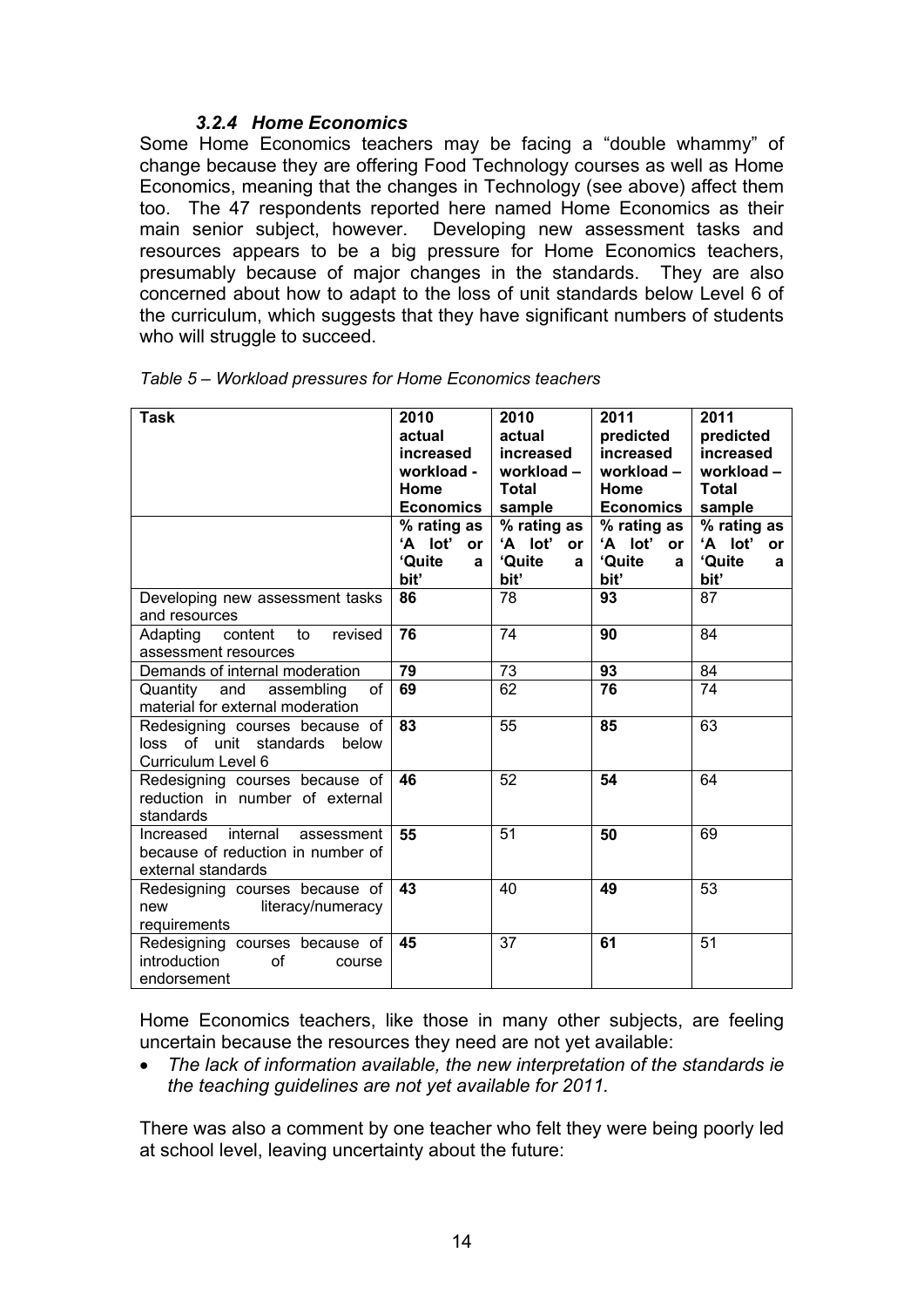• *Total upheaval, unsure if doing technology or home ec and yr 13 hosp or technology or home economics, lack of leadership in dept.* 

One teacher, who appears to be also offering ITO unit standards for Hospitality or something similar, talked about having to cope with two different moderation systems:

• *Meeting ITO external moderation and NZQA External Moderation*.

#### *3.2.5 Mathematics*

Mathematics teachers appear to be feeling somewhat different pressures from the total sample. Redesign of courses because of the loss of lower-level unit standards, the reduction in external standards and the new numeracy requirements are the pressure points for them, along with an increase in internal assessment. (It should be noted that Mathematics, prior to 2011, had up to five standards assessed in one exam and this has been reduced to three, but with the addition of a Common Assessment Task which is in practice semi-external, i.e. set by NZQA but administered and marked by teachers.)

| Task                                                                                        | 2010<br>actual<br>increased<br>workload -<br><b>Maths</b> | 2010<br>actual<br>increased<br>workload-<br><b>Total</b><br>sample | 2011<br>predicted<br>increased<br>workload -<br><b>Maths</b> | 2011<br>predicted<br>increased<br>workload-<br><b>Total</b><br>sample |
|---------------------------------------------------------------------------------------------|-----------------------------------------------------------|--------------------------------------------------------------------|--------------------------------------------------------------|-----------------------------------------------------------------------|
|                                                                                             | % rating as<br>'A lot'<br>or <sub>l</sub>                 | % rating as<br>'A lot'<br>or                                       | % rating as<br>'A lot'<br><b>or</b>                          | % rating as<br>'A lot'<br><b>or</b>                                   |
|                                                                                             | 'Quite<br>a<br>bit'                                       | 'Quite<br>a<br>bit'                                                | 'Quite<br>a<br>bit'                                          | 'Quite<br>a<br>bit'                                                   |
| Developing new assessment tasks<br>and resources                                            | 70                                                        | 78                                                                 | 88                                                           | 87                                                                    |
| content<br>Adapting<br>to<br>revised<br>assessment resources                                | 68                                                        | 74                                                                 | 85                                                           | 84                                                                    |
| Demands of internal moderation                                                              | 72                                                        | $\overline{73}$                                                    | 85                                                           | 84                                                                    |
| Quantity<br>and<br>assembling<br>of<br>material for external moderation                     | 52                                                        | 62                                                                 | 77                                                           | 74                                                                    |
| Redesigning courses because of<br>loss of unit standards<br>below<br>Curriculum Level 6     | 67                                                        | 55                                                                 | 80                                                           | 63                                                                    |
| Redesigning courses because of<br>reduction in number of external<br>standards              | 65                                                        | 52                                                                 | 80                                                           | 64                                                                    |
| internal assessment<br>Increased<br>because of reduction in number of<br>external standards | 62                                                        | 51                                                                 | 86                                                           | 69                                                                    |
| Redesigning courses because of<br>new<br>literacy/numeracy<br>requirements                  | 61                                                        | 40                                                                 | 73                                                           | 53                                                                    |
| Redesigning courses because of<br>introduction<br>οf<br>course<br>endorsement               | 39                                                        | 37                                                                 | 56                                                           | 51                                                                    |

|  |  |  |  | Table 6 – Workload pressures for Mathematics teachers |  |
|--|--|--|--|-------------------------------------------------------|--|
|--|--|--|--|-------------------------------------------------------|--|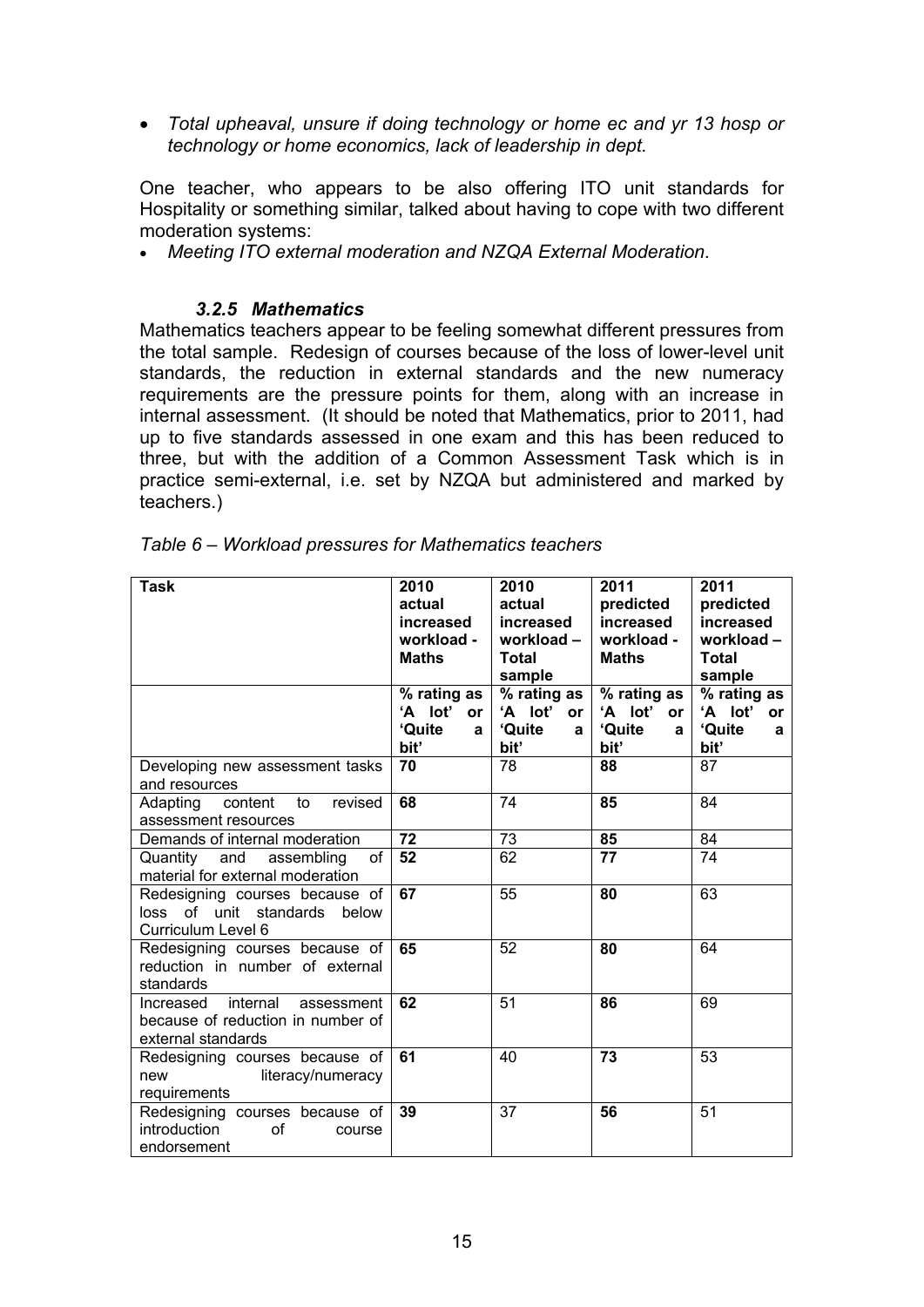Comments largely reflect perceptions that resourcing to support the changes was coming far too late for school planning purposes:

- *Lack of appropriate time to develop material is causing an increase in workload. As an example the maths exemplars for 2011 came late and the date for the algebra CAT paper is still not set. No maths course can be planned for next year until this is known.*
- *Extreme concern and worry about lack of direction given by Ministry of Education regarding new maths standards for 2011, and attempted preparation of resources for these standards which may all be a waste of time because we don't know what the new standards will look like.*
- *I am still in the dark about assessments. We as a department have looked at one but there is no time allowed for us to get our heads around this until 2011.*
- *You need a category here that says "No idea" because especially for external moderation, no one knows what will be required for moderation next year especially for new numeracy standards.*

Some Maths departments were delaying introduction of the new standards until 2012, but this imposes its own pressures:

- *Because we will keep it the same for the last time next year, 2012 will be a huge step-up/learning curve/increased workload.*
- *We have decided to keep the current unit standards in alternative year 11 courses in 2011 to make the workload involved in implementing the new achievement standards manageable. For the same reason we are not looking at the new Numeracy standards at least until 2012.*

Other pressures were funding, how to cater for the lower achieving students, and the sheer time taken to instigate changes:

- *Reassessing text books with every change of curriculum!! Stress of funding this from departments limited and dwindling budgets!!*
- *Trying to keep students motivated who are operating at level 3 or 4 in the curriculum and getting a constant string of 'Not Achieved'.*
- *Time taken for consultation processes prior to and during all of this is hugely significant.*

#### *3.2.6 English*

English teachers constituted the largest group of respondents, with 470 naming English as the subject they taught most in Years 11-13. The loss of low level unit standards, the reduction in the number of externally assessed standards, and the introduction of new literacy requirements would appear to be the issues for English teachers that are more demanding than for the total sample. (See Table 7 on next page.)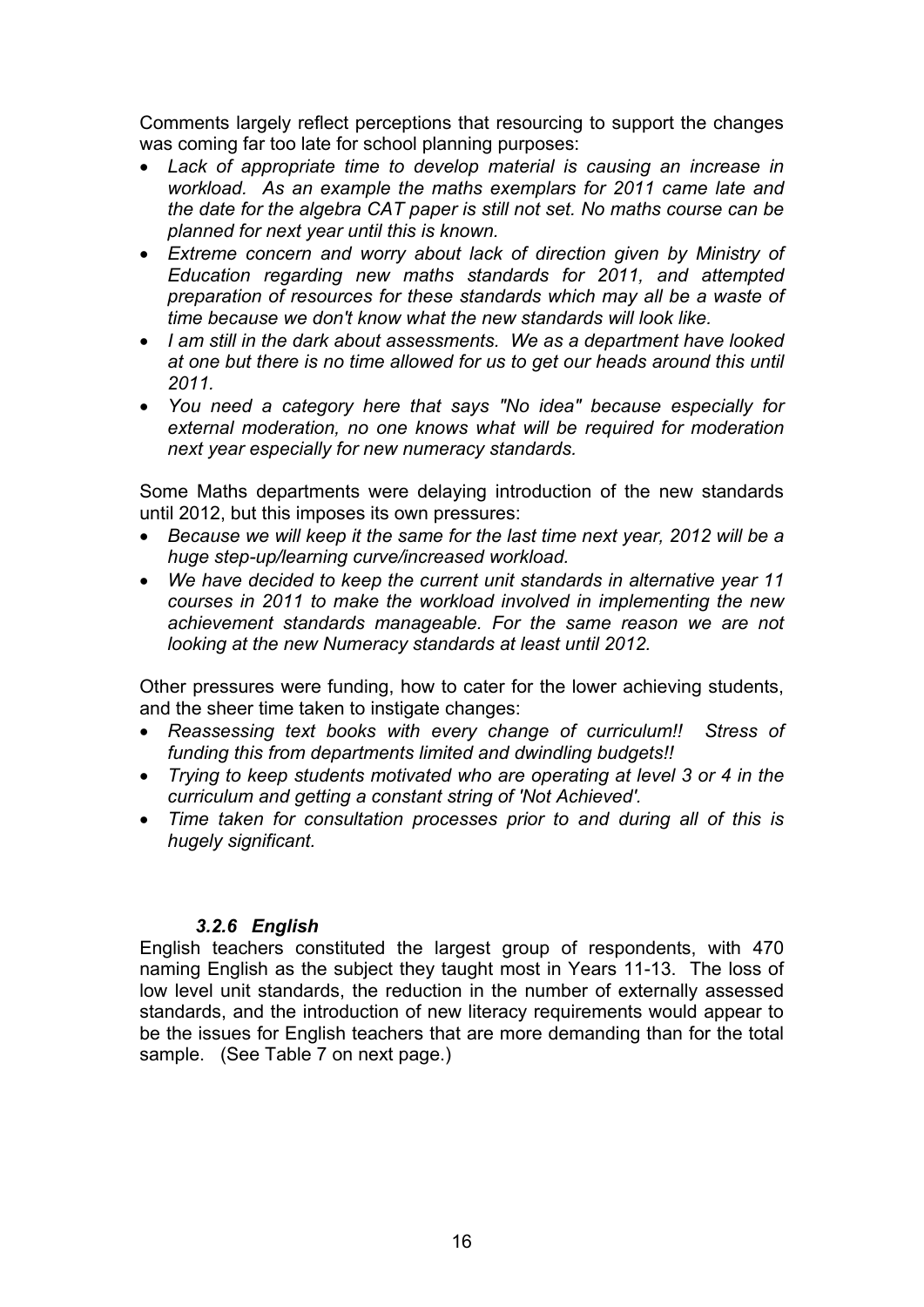| Task                                                                                           | 2010<br>actual<br>increased<br>workload -<br><b>English</b><br>%<br>rating<br>'A lot'<br>as | 2010<br>actual<br>increased<br>workload -<br>Total<br>sample<br>%<br>rating<br>as 'A lot' | 2011<br>predicted<br>increased<br>workload -<br>English<br>%<br>rating<br>as 'A lot' | 2011<br>predicted<br>increased<br>workload-<br><b>Total</b><br>sample<br>% rating as<br>'A lot'<br><b>or</b> |
|------------------------------------------------------------------------------------------------|---------------------------------------------------------------------------------------------|-------------------------------------------------------------------------------------------|--------------------------------------------------------------------------------------|--------------------------------------------------------------------------------------------------------------|
|                                                                                                | or 'Quite a<br>bit'                                                                         | or 'Quite a<br>bit'                                                                       | or 'Quite a<br>bit'                                                                  | 'Quite<br>a<br>bit'                                                                                          |
| Developing new assessment tasks<br>and resources                                               | 77                                                                                          | 78                                                                                        | 87                                                                                   | 87                                                                                                           |
| Adapting<br>content<br>to<br>revised<br>assessment resources                                   | 73                                                                                          | 74                                                                                        | 87                                                                                   | 84                                                                                                           |
| Demands of internal moderation                                                                 | 77                                                                                          | 73                                                                                        | 86                                                                                   | 84                                                                                                           |
| Quantity and assembling of material<br>for external moderation                                 | $\overline{57}$                                                                             | 62                                                                                        | 75                                                                                   | 74                                                                                                           |
| Redesigning courses because of<br>of unit<br>standards<br>below<br>loss<br>Curriculum Level 6  | 64                                                                                          | 55                                                                                        | 75                                                                                   | 63                                                                                                           |
| Redesigning courses because<br>of<br>reduction in number of external<br>standards              | 57                                                                                          | 52                                                                                        | 73                                                                                   | 64                                                                                                           |
| internal<br>Increased<br>assessment<br>because of reduction in number of<br>external standards | 56                                                                                          | 51                                                                                        | 77                                                                                   | 69                                                                                                           |
| of<br>Redesigning courses because<br>new literacy/numeracy requirements                        | 56                                                                                          | 40                                                                                        | 72                                                                                   | 53                                                                                                           |
| Redesigning courses because<br>of<br>introduction of course endorsement                        | 34                                                                                          | 37                                                                                        | 56                                                                                   | 51                                                                                                           |

*Table 7- Workload pressures for English teachers* 

English teachers showed relatively little concern about MOE/NZQA timelines, with only a few respondents expressing anxiety that the assessment resources were not yet available:

- *Concern about Min Ed process and quality assurance, for example no assessment activities or exemplars (just the standards themselves so far).*
- *Letting students and parents know what is going on when I am not sure myself.*

One respondent actually commented that while there was increased workload it was for a worthwhile purpose:

• *Workload has increased to redesign courses, but all very positive changes, so no CONCERNS about this work, as long term benefit.* 

What the comments reflected more was a general perception that the assessment workload in English has always been very high:

- *NCEA has been the bane of my life and I don't feel I teach better than before. I actually assess more and teach less.*
- *The internal marking load for English teachers is horrendous. Most nights my planning, marking, administration and pastoral care duties can take up to 8:30 pm, 3 out of 5 nights a week. Every second weekend I work at least one day marking internal standards submissions or resubmissions,*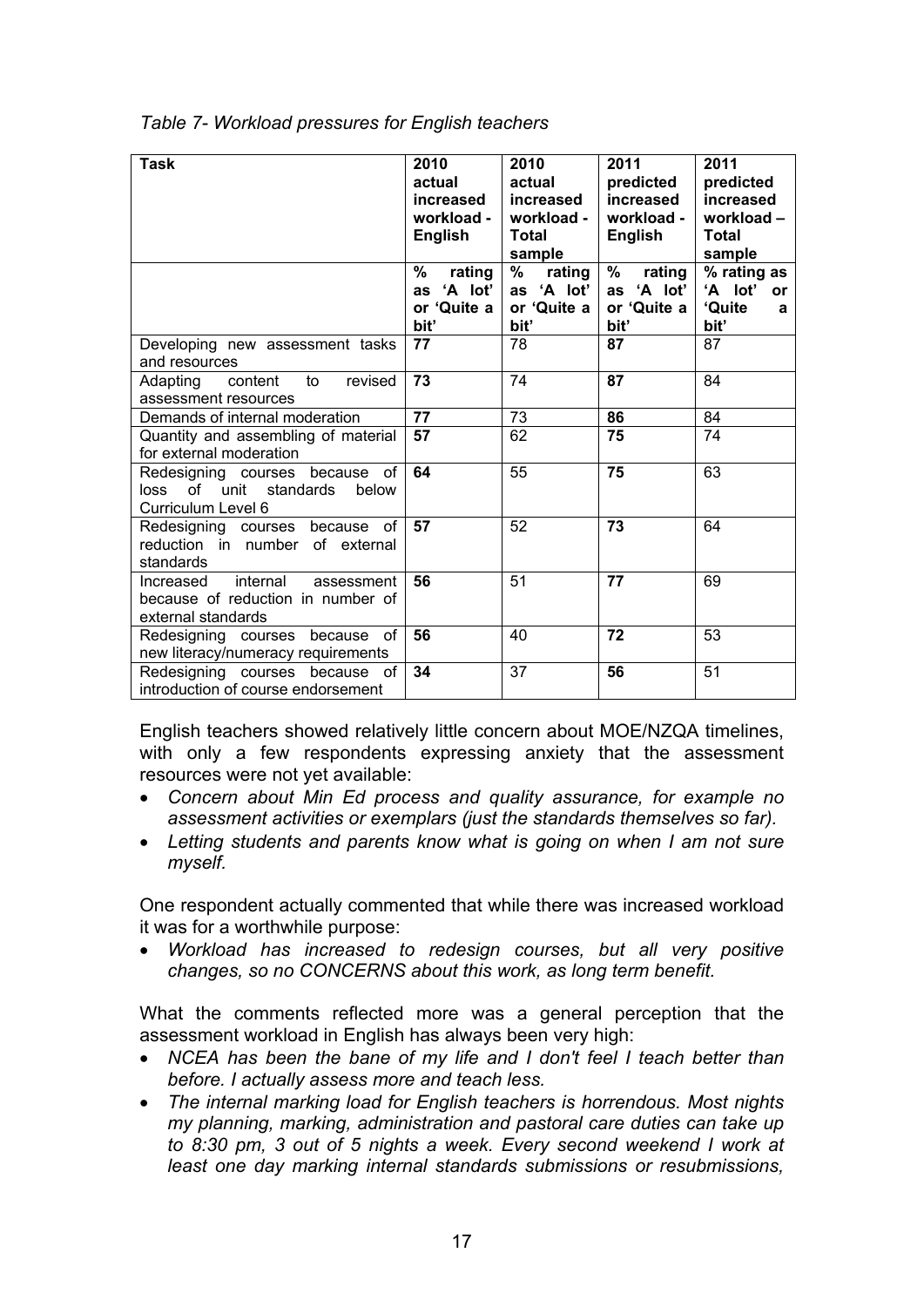*often to the detriment of Junior marking. I have no idea how Team Leaders and Middle Managers have a life at all outside teaching!* 

• *The HUGE requirement for marking in English is almost an impossible task to keep up with and complete, now. The demand upon us to be undergoing activities and processes to keep up our professional development is adding to this. Teachers Council's new requirements for registration are ABSOLUTELY RIDICULOUS and should be opposed vigorously by the PPTA.* 

Some English teachers also took this opportunity to write very passionately about the workload in general:

- *The workload part that serves the God of bureaucracy has become so tremendously huge in comparison to maybe even only 12-13 years ago that I hardly have time to teach the kids. And don't ask me to come up with "fun activities" for the kids anymore! I now need to sit in front of the computer screen all day long! They'd better start learning to teach themselves quickly because I have to satisfy the demands of the paper God! But maybe the Ministry should establish another working party to come up with even more regulations that we also need to adhere to and create meetings in which meetings are being planned or the last meetings are being discussed! That way NO ONE will want to go into teaching any more when student teachers are shown the reality of our job these days, where actually teaching the kids makes up a quarter if that much of the job! Just send the rest of us teachers to mental health clinics because that's where we're heading! This job has now become unmanageable. I cannot possible comply with all the demands laid on me now. I used to be such an enthusiastic teacher, taking kids overseas, being active in drama and all, and I can't believe myself saying these things now. The Ministry is completely failing us AND the kids!*
- *The prospect of this increased workload, among other things, actually drove me to have a small breakdown. I was on stress leave for the last three weeks of Term Three. This term I will be teaching junior classes only, and am looking for a change of career.*

#### *3.2.7 Accounting and Business Studies*

It is useful to look at Accounting and Business Studies together, as there is probably considerable crossover of teachers between the two subjects, but as respondents were asked to nominate the subject they "currently teach most in Years 11-13", the data below represents two separate groups of respondents, 14 for Business Studies and 48 for Accounting.

The reduction in external standards is the main area of stress for Accounting teachers. For Business Studies teachers, however, there is a completely new set of achievement standards to implement, so that tasks such as developing new assessment tasks and resources and adapting content are major challenges. The arrival of the long awaited achievement standards presents both an opportunity and a challenge for Business Studies teachers, in that this makes Business Studies, previously assessed using unit standards, now able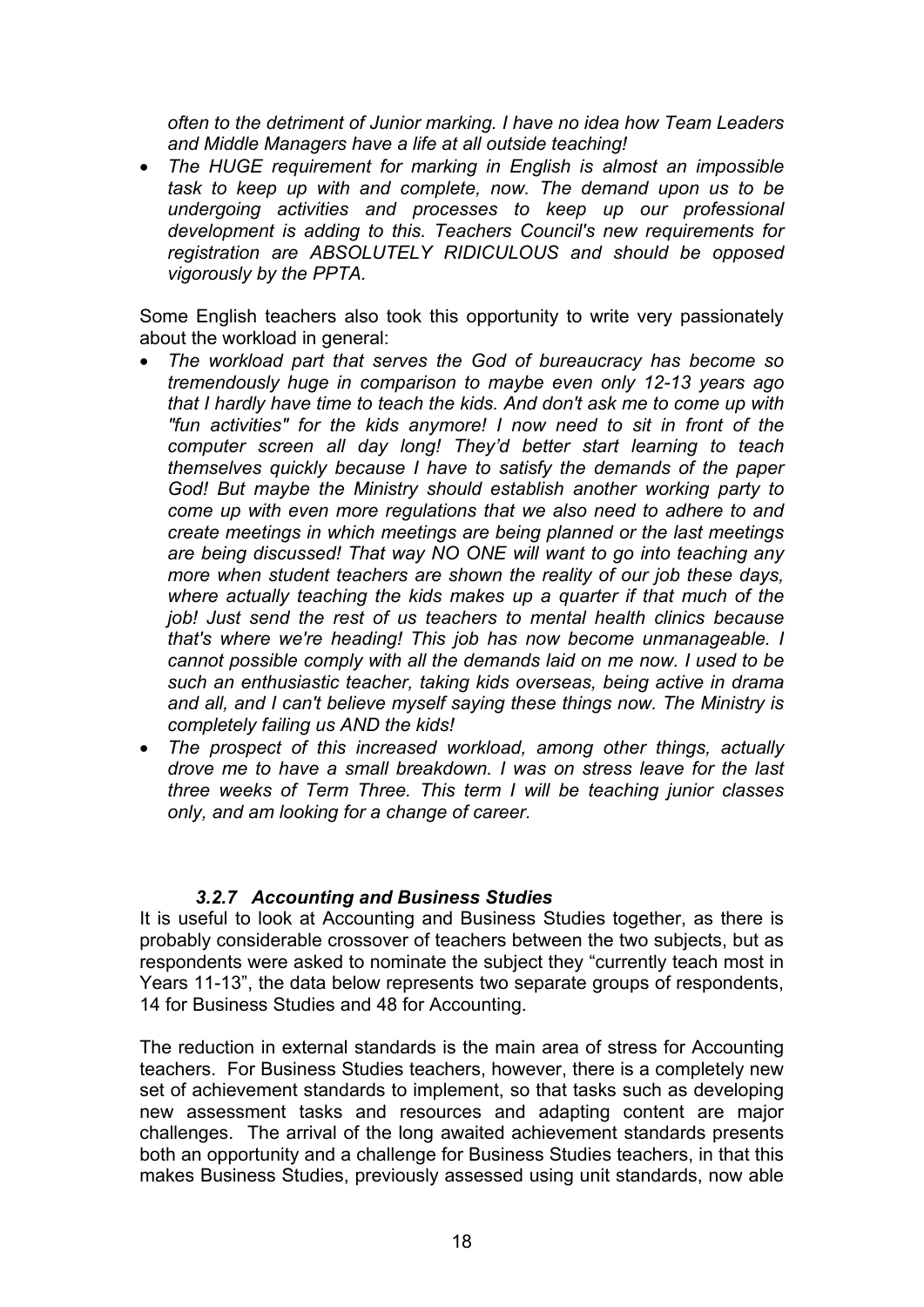to count for both course and certificate endorsement, but this means that there will be pressure to make the changes from unit standards-assessed courses immediately.

| <b>Task</b>                       | 2010                 | 2010          | 2010                 | 2011            | 2011                   | 2011            |
|-----------------------------------|----------------------|---------------|----------------------|-----------------|------------------------|-----------------|
|                                   | actual               | actual        | actual               | predicted       | predicted              | predicted       |
|                                   | increased            | increased     | increased            | increased       | increased              | increased       |
|                                   | workload -           | workload -    | workload-            | workload-       | workload-              | workload-       |
|                                   | <b>Business</b>      | Account-      | <b>Total</b>         | <b>Business</b> | Account-               | <b>Total</b>    |
|                                   | <b>Studies</b>       | ing           | sample               | <b>Studies</b>  | ing                    | sample          |
|                                   | % rating as          | $%$ rating as | $%$ rating as        | $%$ rating as   | $%$ rating as          | % rating as     |
|                                   | 'A lot'<br><b>or</b> | 'A lot' or    | 'A lot'<br><b>or</b> | 'A lot' or      | 'A lot'<br>or          | 'A lot'<br>or   |
|                                   | 'Quite<br>a          | 'Quite<br>a   | 'Quite<br>a          | 'Quite<br>a     | 'Quite<br>$\mathbf{a}$ | 'Quite<br>a     |
|                                   | bit'                 | bit'          | bit'                 | bit'            | bit'                   | bit'            |
| Developing<br>new                 | 93                   | 74            | 78                   | 92              | 89                     | 87              |
| assessment tasks and              |                      |               |                      |                 |                        |                 |
| resources                         |                      |               |                      |                 |                        |                 |
| Adapting<br>content<br>to         | 83                   | 71            | 74                   | 100             | 89                     | 84              |
| revised<br>assessment             |                      |               |                      |                 |                        |                 |
| resources                         |                      | 76            | 73                   | 92              | 71                     | 84              |
| Demands of internal<br>moderation | 92                   |               |                      |                 |                        |                 |
| Quantity<br>and                   | $\overline{92}$      | 63            | 62                   | $\overline{92}$ | $\overline{80}$        | $\overline{74}$ |
| assembling of material            |                      |               |                      |                 |                        |                 |
| for<br>external                   |                      |               |                      |                 |                        |                 |
| moderation                        |                      |               |                      |                 |                        |                 |
| Redesigning<br>courses            | 67                   | 38            | 55                   | $\overline{73}$ | 40                     | 63              |
| because of loss of unit           |                      |               |                      |                 |                        |                 |
| standards<br>below                |                      |               |                      |                 |                        |                 |
| Curriculum Level 6                |                      |               |                      |                 |                        |                 |
| Redesigning<br>courses            | 83                   | 68            | $\overline{52}$      | 73              | 78                     | 64              |
| because of reduction              |                      |               |                      |                 |                        |                 |
| in number of external             |                      |               |                      |                 |                        |                 |
| standards                         |                      |               |                      |                 |                        |                 |
| internal<br>Increased             | 75                   | 60            | $\overline{51}$      | 91              | 89                     | 69              |
| assessment<br>because             |                      |               |                      |                 |                        |                 |
| of reduction in number            |                      |               |                      |                 |                        |                 |
| of external standards             |                      |               |                      |                 |                        |                 |
| Redesigning<br>courses            | 42                   | 29            | 40                   | 64              | 42                     | 53              |
| of<br>because<br>new              |                      |               |                      |                 |                        |                 |
| literacy/numeracy                 |                      |               |                      |                 |                        |                 |
| requirements                      |                      |               |                      |                 |                        |                 |
| Redesigning<br>courses            | 58                   | 37            | 37                   | 64              | 40                     | 51              |
| because<br>οf                     |                      |               |                      |                 |                        |                 |
| introduction of course            |                      |               |                      |                 |                        |                 |
| endorsement                       |                      |               |                      |                 |                        |                 |

*Table 8 – Workload pressures for Business Studies and Accounting teachers* 

Business Studies teachers made few comments about their workload. Accounting teachers, on the other hand, had rather more to say, much of it around being the sole teacher of Accounting in the school and the extra workload that this generates:

• *Sole teacher of a subject in the school means arranging times to meet with teachers from other schools.*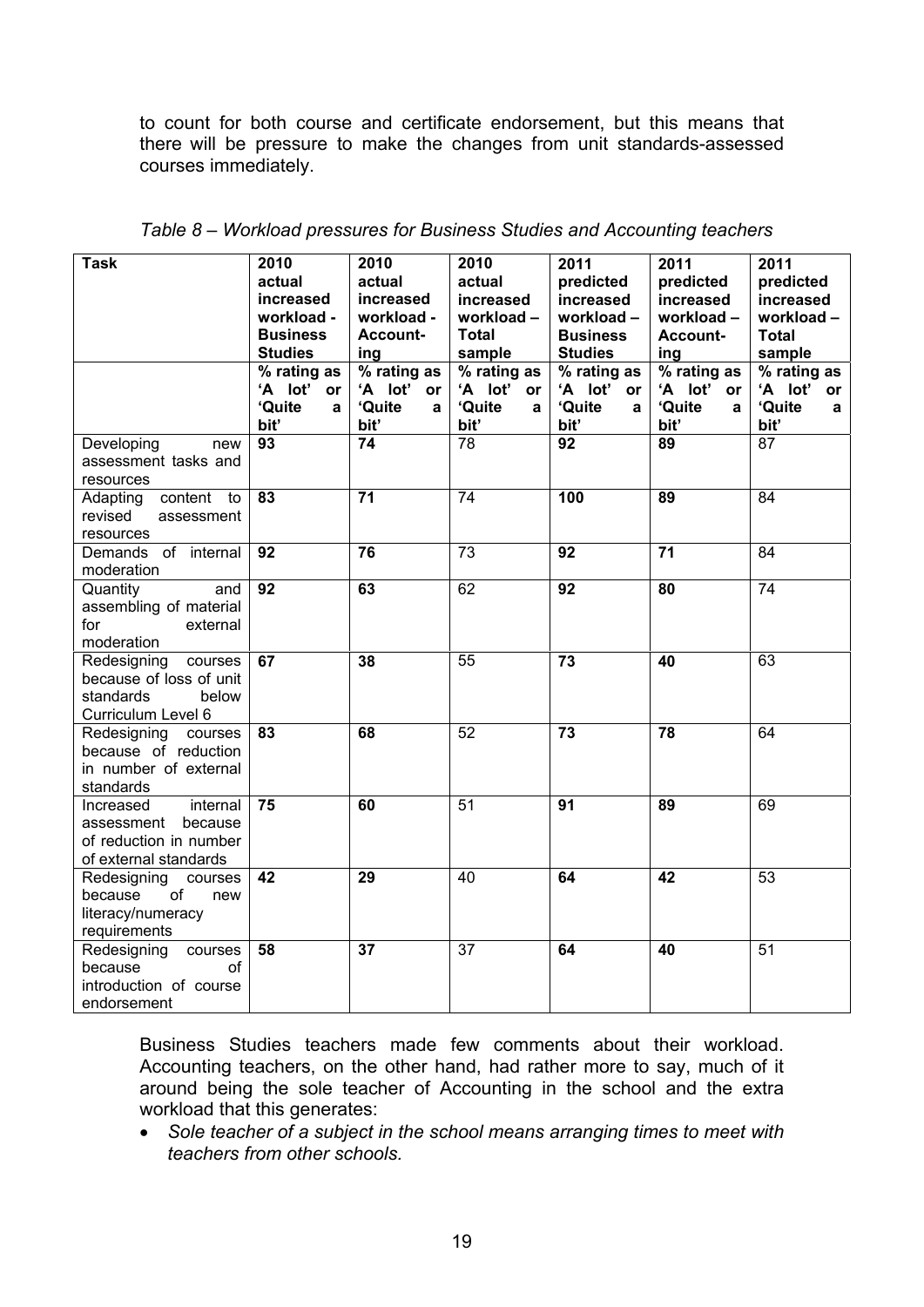• *Being only teacher of the subject in school and therefore having to get everything moderated by someone at a school half way across town - all in my own time and at own travel expense.* 

The significant revisions of the achievement standards also provoked comment:

• *Having to adjust all my resources to fit in with the new Achievement Standards will greatly increase workload.* 

One Accounting teacher was concerned about the need to contribute to the collection of evidence for the new Numeracy unit standards:

• *Assembling "naturally occurring evidence" very time consuming and vague. Resources for numeracy very poorly thought out. 3-4 weeks allowed for each resource that covers so many topics that it would normally take months to teach.* 

#### *3.2.8 Media Studies*

There were 31 responses from Media Studies teachers. The biggest issues for them appear to be the need to develop new assessment tasks and resources because of changes to the standards, and the demands of internal and external moderation. A slightly puzzling result is the above average concern about having to redesign courses because of the loss of unit standards below Level 6; this may reflect an English teacher issue rather than a Media Studies issue, given that many Media Studies specialists are also senior English teachers. (See Table 9 on next page.)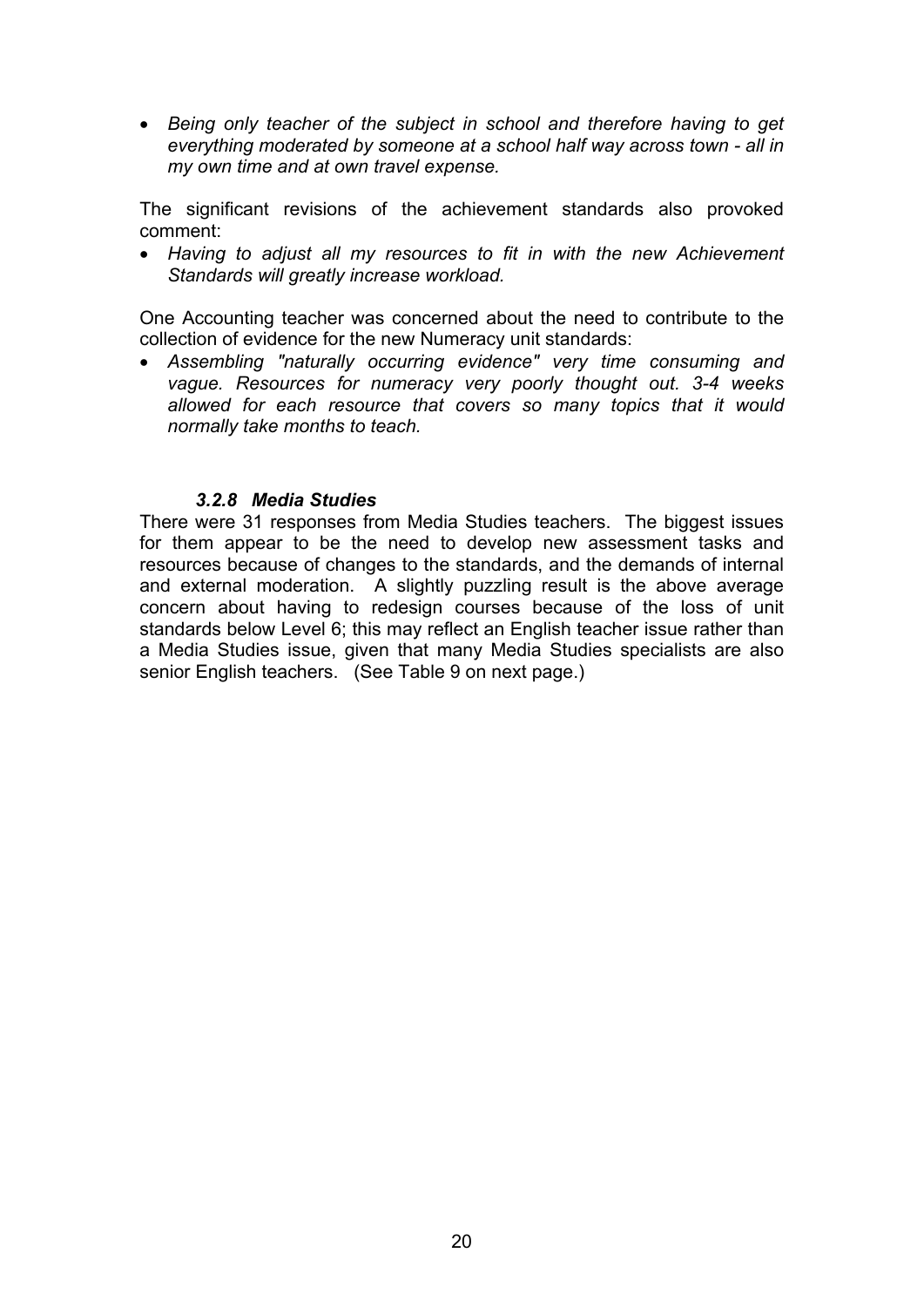| <b>Task</b>                                                                                 | 2010<br>actual<br>increased<br>workload -<br>Media<br><b>Studies</b><br>$\sqrt{2}$ rating as  <br>'A lot'<br>or<br>'Quite<br>a | 2010<br>actual<br>increased<br>workload $-$<br><b>Total</b><br>sample<br>% rating as<br>'A lot'<br><b>or</b><br>'Quite<br>a | 2011<br>predicted<br>increased<br>workload -<br><b>Media</b><br><b>Studies</b><br>% rating as<br>'A lot'<br><b>or</b><br>'Quite<br>$\mathbf{a}$ | 2011<br>predicted<br>increased<br>workload -<br><b>Total</b><br>sample<br>% rating as<br>'A lot'<br><b>or</b><br>'Quite<br>a |
|---------------------------------------------------------------------------------------------|--------------------------------------------------------------------------------------------------------------------------------|-----------------------------------------------------------------------------------------------------------------------------|-------------------------------------------------------------------------------------------------------------------------------------------------|------------------------------------------------------------------------------------------------------------------------------|
|                                                                                             | bit'                                                                                                                           | bit'                                                                                                                        | bit'                                                                                                                                            | bit'                                                                                                                         |
| Developing new assessment tasks<br>and resources                                            | 90                                                                                                                             | 78                                                                                                                          | 93                                                                                                                                              | 87                                                                                                                           |
| content<br>Adapting<br>to<br>revised<br>assessment resources                                | 72                                                                                                                             | 74                                                                                                                          | 90                                                                                                                                              | 84                                                                                                                           |
| Demands of internal moderation                                                              | 80                                                                                                                             | 73                                                                                                                          | 90                                                                                                                                              | 84                                                                                                                           |
| and<br>assembling<br>of<br>Quantity<br>material for external moderation                     | 79                                                                                                                             | 62                                                                                                                          | 83                                                                                                                                              | 74                                                                                                                           |
| Redesigning courses because of<br>loss of unit standards below<br>Curriculum Level 6        | 69                                                                                                                             | 55                                                                                                                          | 72                                                                                                                                              | 63                                                                                                                           |
| Redesigning courses because of<br>reduction in number of external<br>standards              | 41                                                                                                                             | 52                                                                                                                          | 69                                                                                                                                              | 64                                                                                                                           |
| internal assessment<br>Increased<br>because of reduction in number of<br>external standards | 38                                                                                                                             | 51                                                                                                                          | 83                                                                                                                                              | 69                                                                                                                           |
| Redesigning courses because of<br>literacy/numeracy<br>new<br>requirements                  | 41                                                                                                                             | 40                                                                                                                          | 76                                                                                                                                              | 53                                                                                                                           |
| Redesigning courses because of<br>introduction<br>of<br>course<br>endorsement               | 24                                                                                                                             | $\overline{37}$                                                                                                             | 59                                                                                                                                              | 51                                                                                                                           |

*Table 9 – Workload pressures for Media Studies teachers* 

There were few comments from Media Studies teachers. For one teacher, the Standards Review appears to have created an opportunity to begin to offer a Year 11 Media studies course:

• *Designing new courses (Media Studies) at Year 11.* 

Another teacher took the opportunity to comment generally about their workload:

• *I am constantly working. I am at school every single school day at 7.15 and leave most days at 17.00 or after and work every single weekend at least six hours.*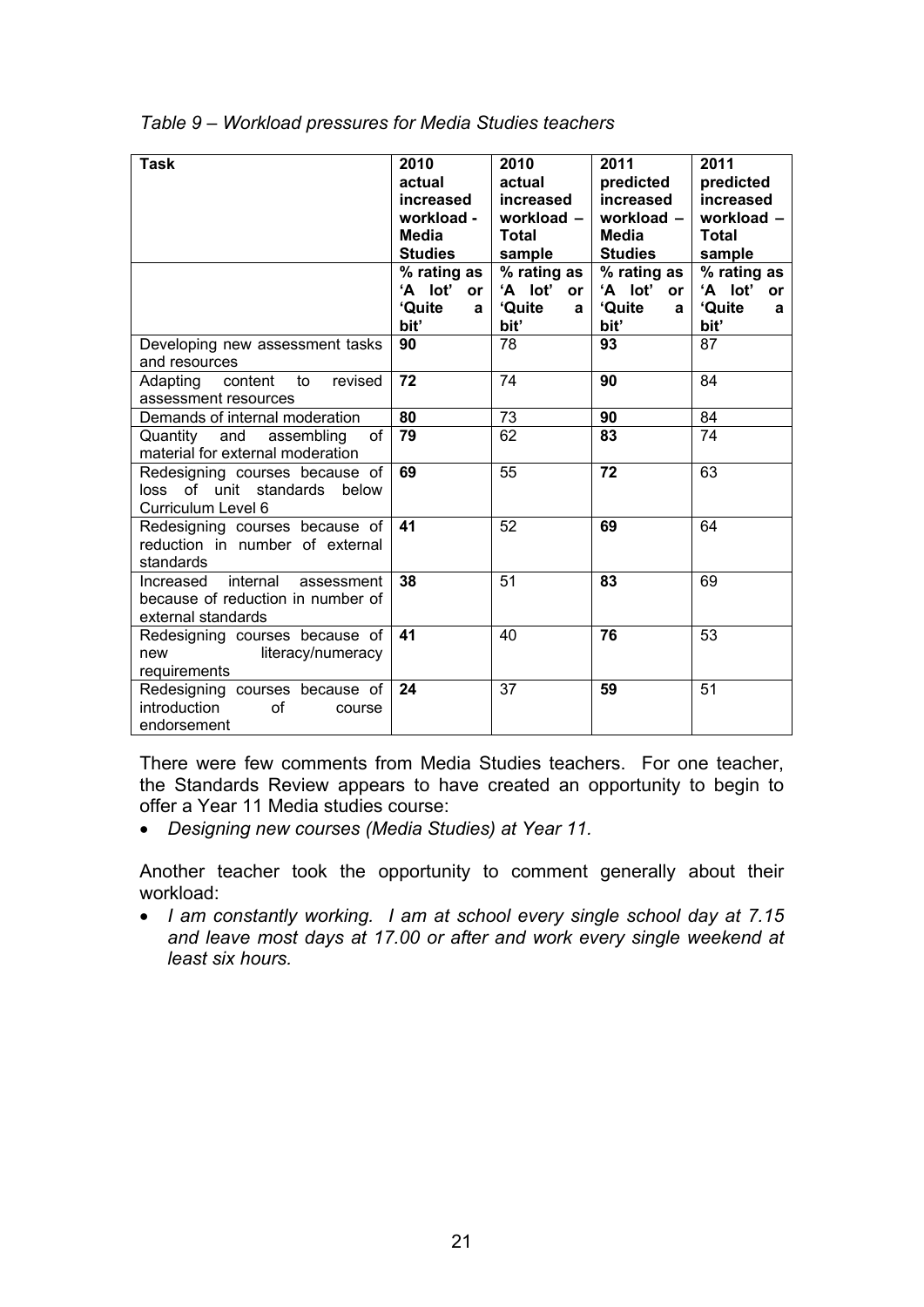### **3.3 Causes of increased workload - impact of role in school**

Of the 3,259 respondents, 1,072 (35%) respondents said that their main role in the school was as a middle manager and 19 were Principal's Nominees. Although the sample size for Principal's Nominees is very small, it is worth looking at the two groups together because they are the two school roles groups which appear to be facing exceptionally high workload pressures.

Middle managers appear to be greatly affected by the need to develop new assessment tasks and resources and adapt content to them, by the demands of both internal and external moderation, and by the need to redesign courses because of the reduction in external standards and the loss of unit standards below curriculum level 6.

Principal's Nominees, as one might expect, are affected no more than average by the need to develop new assessment tasks, but are feeling the pressure of overseeing school-wide processes such as internal and external moderation and the redesign of courses. (See Table 10 on next page.)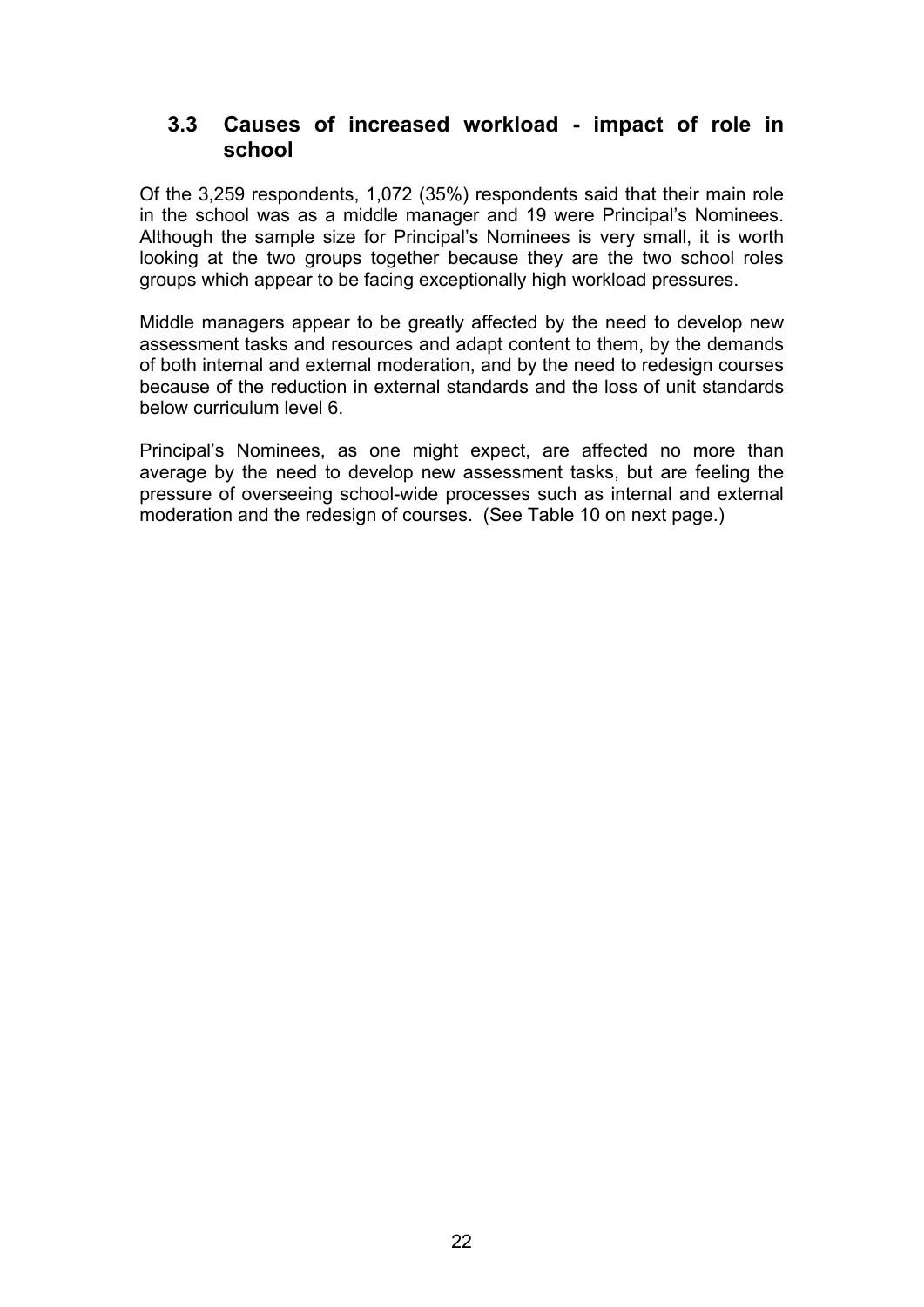*Table 10 – Workload pressures for Middle Managers and Principal's Nominees* 

| <b>Task</b>                                                                                       | 2010<br>actual<br>increased<br>workload -<br><b>Middle</b><br><b>Managers</b><br>% rating as | 2010<br>actual<br>increased<br>workload -<br>Principal's<br><b>Nominees</b><br>% rating as | 2010<br>actual<br>increased<br>workload-<br><b>Total</b><br>sample<br>$\sqrt{\frac{2}{10}}$ rating as | 2011<br>predicted<br>increased<br>workload-<br><b>Middle</b><br><b>Managers</b><br>$\sqrt{\frac{2}{10}}$ rating as | 2011<br>predicted<br>increased<br>workload-<br>Principal's<br><b>Nominees</b><br>% rating as | 2011<br>predicted<br>increased<br>workload-<br><b>Total</b><br>sample<br>% rating as |
|---------------------------------------------------------------------------------------------------|----------------------------------------------------------------------------------------------|--------------------------------------------------------------------------------------------|-------------------------------------------------------------------------------------------------------|--------------------------------------------------------------------------------------------------------------------|----------------------------------------------------------------------------------------------|--------------------------------------------------------------------------------------|
|                                                                                                   | 'A lot'<br>or<br>'Quite<br>a<br>bit'                                                         | 'A lot' or<br>'Quite<br>a<br>bit'                                                          | 'A lot'<br>or<br>'Quite<br>a<br>bit'                                                                  | 'A lot' or<br>'Quite<br>a<br>bit'                                                                                  | 'A lot'<br>or<br>'Quite<br>$\mathbf{a}$<br>bit'                                              | 'A lot'<br>or<br>'Quite<br>a<br>bit'                                                 |
| Developing<br>new<br>assessment tasks and<br>resources                                            | 84                                                                                           | 68                                                                                         | 78                                                                                                    | 91                                                                                                                 | 79                                                                                           | 87                                                                                   |
| content<br>Adapting<br>to<br>revised<br>assessment<br>resources                                   | $\overline{81}$                                                                              | $\overline{74}$                                                                            | 74                                                                                                    | 88                                                                                                                 | $\overline{74}$                                                                              | 84                                                                                   |
| Demands of internal<br>moderation                                                                 | $\overline{79}$                                                                              | $\overline{79}$                                                                            | $\overline{73}$                                                                                       | $\overline{88}$                                                                                                    | $\overline{79}$                                                                              | 84                                                                                   |
| Quantity<br>and<br>assembling of material<br>for<br>external<br>moderation                        | $\overline{73}$                                                                              | 74                                                                                         | 62                                                                                                    | 83                                                                                                                 | 68                                                                                           | 74                                                                                   |
| Redesigning courses<br>because of loss of unit<br>standards<br>below<br>Curriculum Level 6        | 60                                                                                           | 63                                                                                         | 55                                                                                                    | 64                                                                                                                 | 63                                                                                           | 63                                                                                   |
| Redesigning courses<br>because of reduction<br>in number of external<br>standards                 | 56                                                                                           | 56                                                                                         | $\overline{52}$                                                                                       | 65                                                                                                                 | 61                                                                                           | 64                                                                                   |
| internal<br>Increased<br>assessment<br>because<br>of reduction in number<br>of external standards | 52                                                                                           | 59                                                                                         | 51                                                                                                    | 70                                                                                                                 | 67                                                                                           | 69                                                                                   |
| Redesigning<br>courses<br>because<br>οf<br>new<br>literacy/numeracy<br>requirements               | 39                                                                                           | $\overline{37}$                                                                            | 40                                                                                                    | $\overline{51}$                                                                                                    | $\overline{37}$                                                                              | $\overline{53}$                                                                      |
| Redesigning<br>courses<br>because<br>οf<br>introduction of course<br>endorsement                  | 38                                                                                           | 39                                                                                         | $\overline{37}$                                                                                       | $\overline{52}$                                                                                                    | 39                                                                                           | $\overline{51}$                                                                      |

MOE/NZQA timelines that did not work for middle managers were a constant theme:

- *Lack of consistent, timely information with regards to standards realignment has created the need to second guess and rework planning already put in place for implementation. This double and triple handling of information and planning stages is an unnecessary increase of workload.*
- *Frequent changes in specs and the necessity to rewrite tasks for standards on a regular basis.*
- *Designing course tasks with no exemplars to work from.*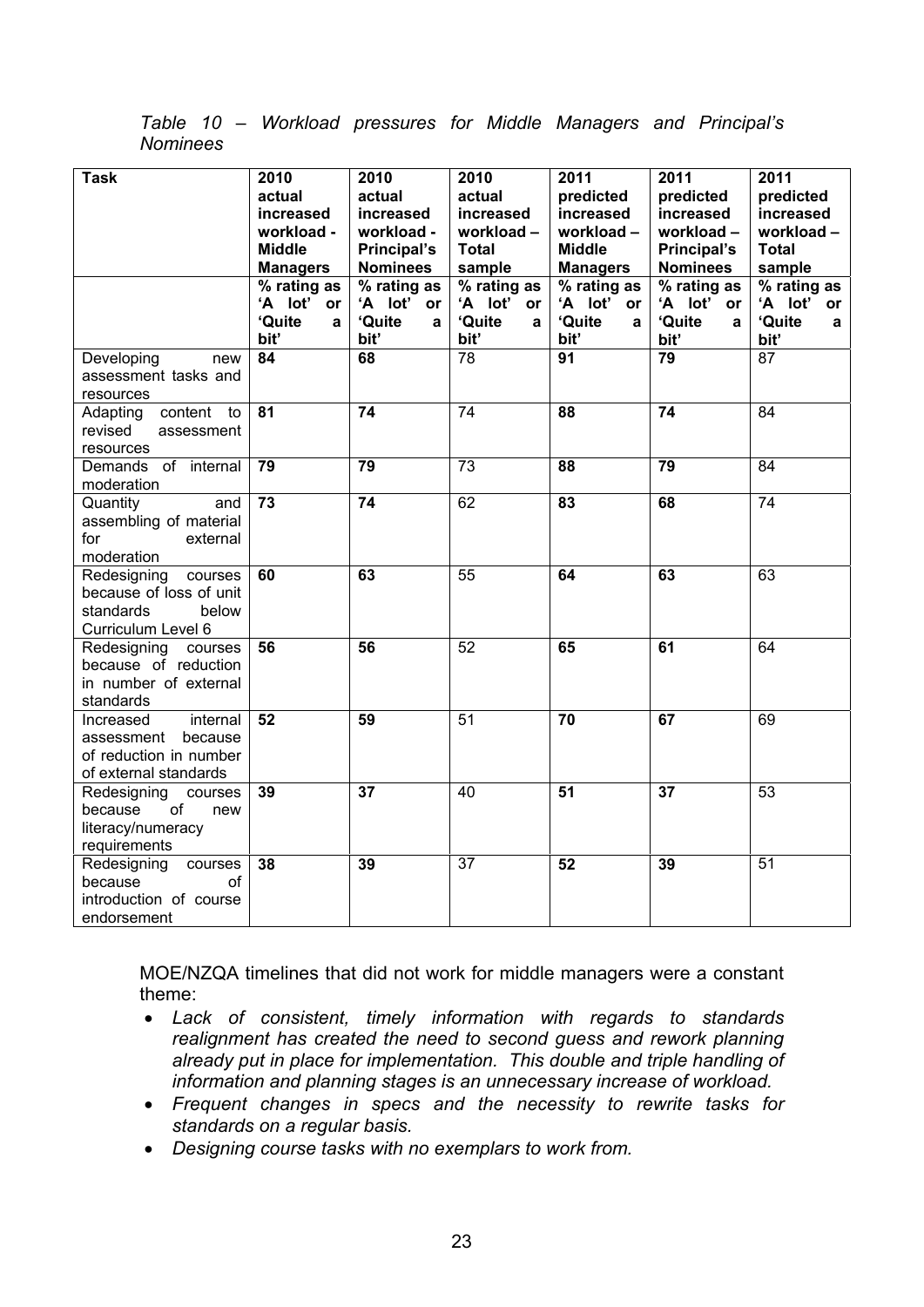- *The lack of information available, the new interpretation of the standards ie the teaching guidelines, are not yet available for 2011.*
- *Waiting for NZQA to supply exemplars for realigned external standards very stressful because they have only just produced them and they will still need to be commented on. Who knows what they will do to them after that? Meanwhile we are supposed to be preparing for next year.*
- *What makes it worse is that the aligned standards have not yet settled down so that work done in preparation for 2011 is having to be redone - told in Staff Briefing this morning from a colleague who is a National Moderator that the changes may well be still happening in February.*
- *Concern because have not seen any assessment exemplars therefore feel I am still in the dark about what the 'new' requirements will be.*
- *They say they will have things organised at the end of each year but it is always AFTER we need to have course booklets and courses designed for the following year for course selection.*

Coordinating their team in light of the changes was also an issue for middle managers:

- *Upskilling other staff/extra PD required.*
- *Encouraging staff in department to change their practice and approach.*
- *Finding time to work with others in the department over planning for the above.*
- *Meetings to discuss and prepare for the changes.*

Other tasks for middle managers were noted:

- *Redesigning timetable because of new Year 11 courses. Implementing inquiry learning and teaching as inquiry.*
- *Managing digital storage of students' evidence.*
- *New texts needed plus new teaching resources = huge outlay of time.*
- *Dealing with material that is stored moderation material from past years.*
- *As an HOD, internal moderation has increased the workload significantly.*
- *Increase in documentation for EOTC safety standards. Increased class size has caused huge time and management constraints in such a practical assessment focused subject.*
- *We also now do computer rolls (takes extra time). More time spent inputting student info and checking entries for internal assessments (the amount of time we spend sitting on our asses at a computer) - secretaries did this once upon a time.*
- *As HOD: Coordinating NZQA and ITO moderation requirements with 4 specialist subjects. Collecting & storing of student evidence for moderation purposes. Implementing new Teachers Council criteria with 7 staff (ie leading effective pedagogy, accountability, arranging PD etc). Managing maintenance of workshop equipment and meeting OSH requirements. Overseeing budgeting, purchasing & costing of student projects in 4 areas of technology. Preparing BOT annual report (analysis). Attending HOD meetings, professional PD etc. Managing disruption & stress (students & staff) due to Canterbury earthquake.*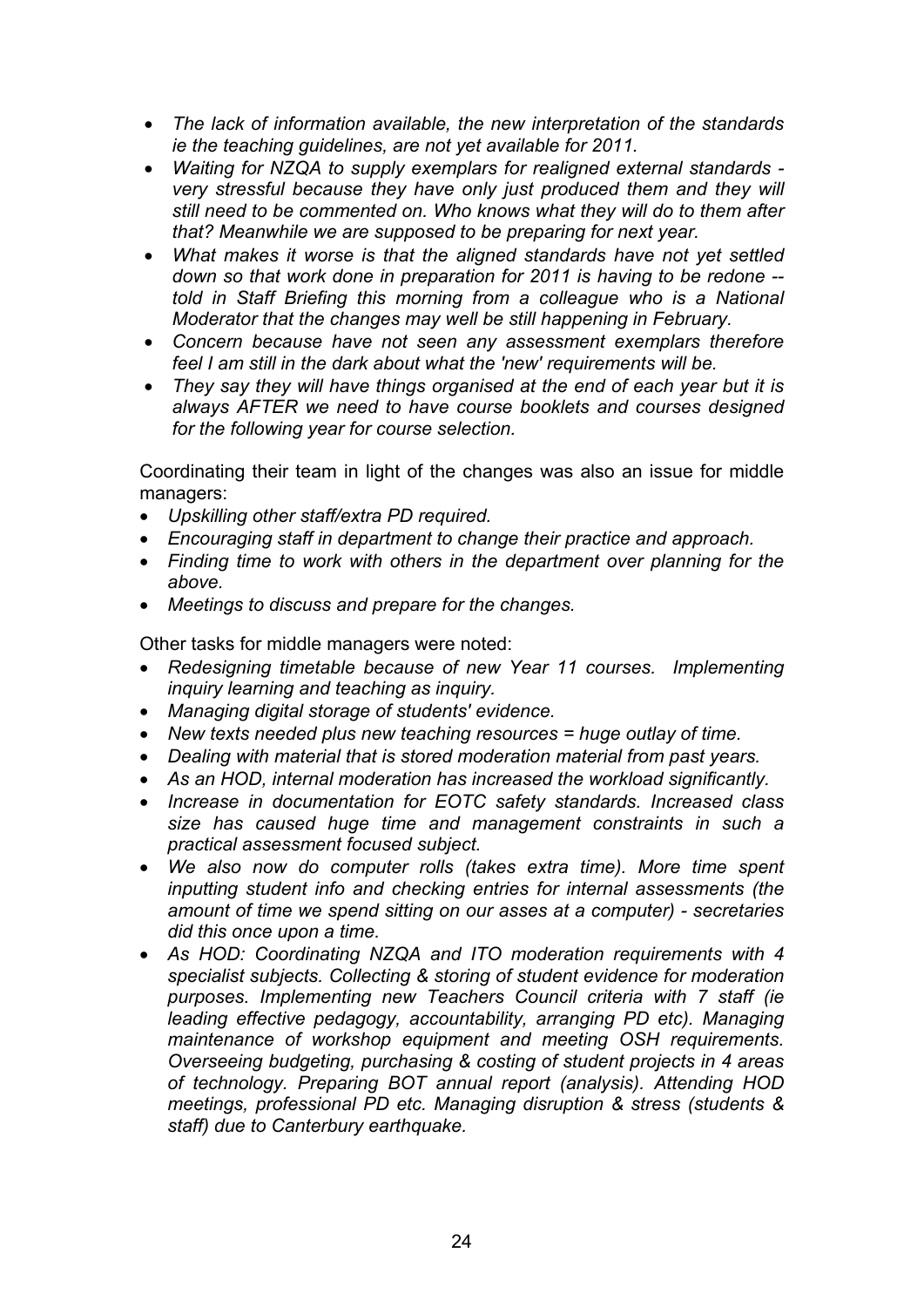• *Also the increased reporting and expectations placed on HOD's for analysis of results and general paperwork. Will increase with more internals and less externals.* 

The 19 Principal's Nominees were conspicuous by their silence, on the other hand.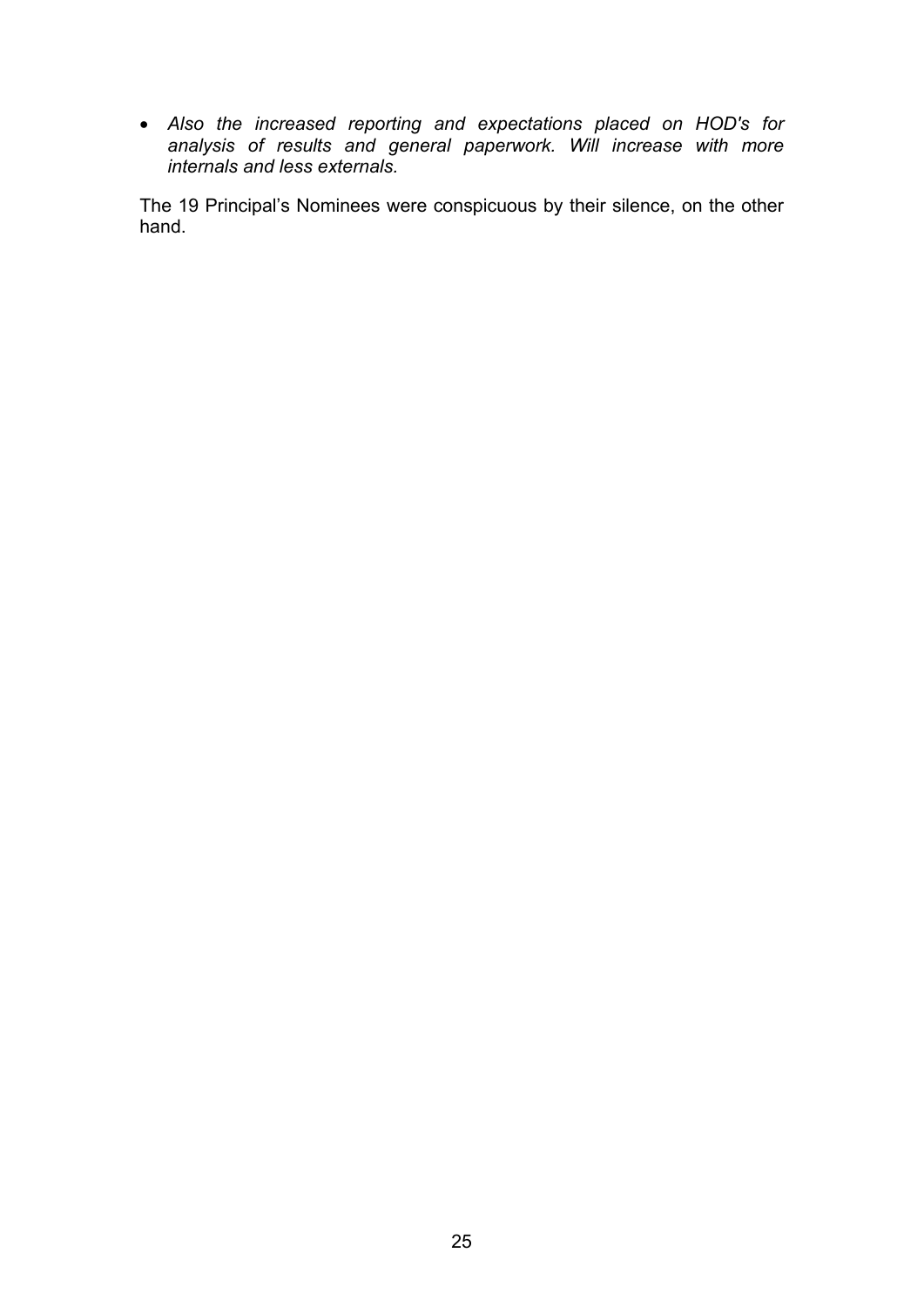### **3.4 Causes of increased workload - impact of school decile**

There are aspects of the changes that are tending to impact more on teachers in low decile (1-3) schools than higher decile schools. These aspects are particularly the loss of unit standards below curriculum level 6, the introduction of course endorsement, and the need to redesign courses to cater to the new literacy and numeracy. The data below reflects responses from 589 teachers.

| Task                                                                                        | 2010<br>actual<br>increased<br>workload -<br>Decile $1-3$<br>schools<br>% rating as $\vert$<br>'A lot' or l<br>'Quite<br>a | 2010<br>actual<br>increased<br>workload $-$<br><b>Total</b><br>sample<br>% rating as $ $<br>'A lot'<br>or <sub>l</sub><br>'Quite<br>a | 2011<br>predicted<br>increased<br>workload -<br>Decile 1-3<br>schools<br>% rating as<br>'A lot'<br><b>or</b><br>'Quite<br>a | 2011<br>predicted<br>increased<br>workload -<br><b>Total</b><br>sample<br>% rating as<br>'A lot'<br>or<br>'Quite<br>a |
|---------------------------------------------------------------------------------------------|----------------------------------------------------------------------------------------------------------------------------|---------------------------------------------------------------------------------------------------------------------------------------|-----------------------------------------------------------------------------------------------------------------------------|-----------------------------------------------------------------------------------------------------------------------|
| Developing new assessment tasks                                                             | bit'<br>79                                                                                                                 | bit'<br>78                                                                                                                            | bit'<br>86                                                                                                                  | bit'<br>87                                                                                                            |
| and resources                                                                               |                                                                                                                            |                                                                                                                                       |                                                                                                                             |                                                                                                                       |
| content<br>Adapting<br>revised<br>to<br>assessment resources                                | 76                                                                                                                         | 74                                                                                                                                    | 84                                                                                                                          | 84                                                                                                                    |
| Demands of internal moderation                                                              | 74                                                                                                                         | 73                                                                                                                                    | 86                                                                                                                          | 84                                                                                                                    |
| of<br>Quantity and assembling<br>material for external moderation                           | 68                                                                                                                         | 62                                                                                                                                    | 77                                                                                                                          | 74                                                                                                                    |
| Redesigning courses because of<br>loss of unit standards below<br>Curriculum Level 6        | 63                                                                                                                         | 55                                                                                                                                    | 69                                                                                                                          | 63                                                                                                                    |
| Redesigning courses because of<br>reduction in number of external<br>standards              | 51                                                                                                                         | 52                                                                                                                                    | 63                                                                                                                          | 64                                                                                                                    |
| internal assessment<br>Increased<br>because of reduction in number of<br>external standards | 53                                                                                                                         | 51                                                                                                                                    | 68                                                                                                                          | 69                                                                                                                    |
| Redesigning courses because of<br>literacy/numeracy<br>new<br>requirements                  | 49                                                                                                                         | 40                                                                                                                                    | 62                                                                                                                          | 53                                                                                                                    |
| Redesigning courses because of<br>introduction<br>οf<br>course<br>endorsement               | 42                                                                                                                         | 37                                                                                                                                    | 59                                                                                                                          | 51                                                                                                                    |

*Table 11 –Workload pressures for teachers in low decile schools* 

Comments that reflect the realities for teachers in low decile schools included:

- *Constant research and reading for material and stress over the removal of the core skills and work and study skills learning areas.*
- *I have always had a heavy workload as most of my programmes are predominantly internally assessed. Getting ready for 2011 will add another strain.*
- *Limited number of unit standards at Level 1 for Science means I must design a 'new' course that requires significant scaffolding for the less able students my old course used to cater for.*
- *Elimination of unit standards has generated a significant amount of work this year.*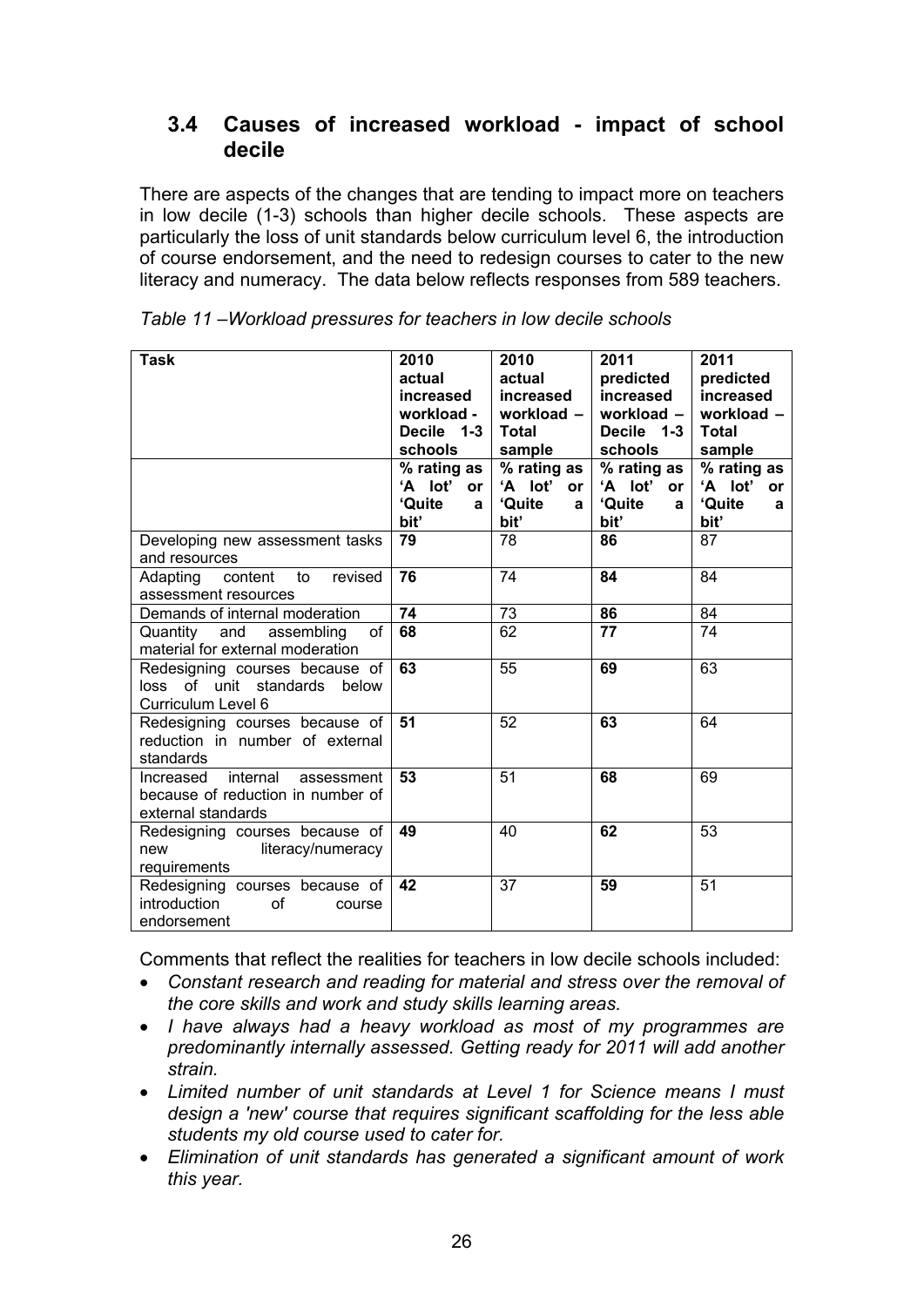- *We anticipate a complete reorganisation of all senior programmes, probably involving cross-curricular programmes.*
- *A lot of one-to-one tuition is required due to our school being decile 1 and assessments are thoroughly checked several times before despatching them for marking by the providers.*

One teacher commented that the reduction in external standards would not affect them because they have always done a lot of internal assessment, which would no doubt be the case in most low decile schools:

• *Our school has always used a high proportion of unit standards - so I don't expect an increase in internal assessment.*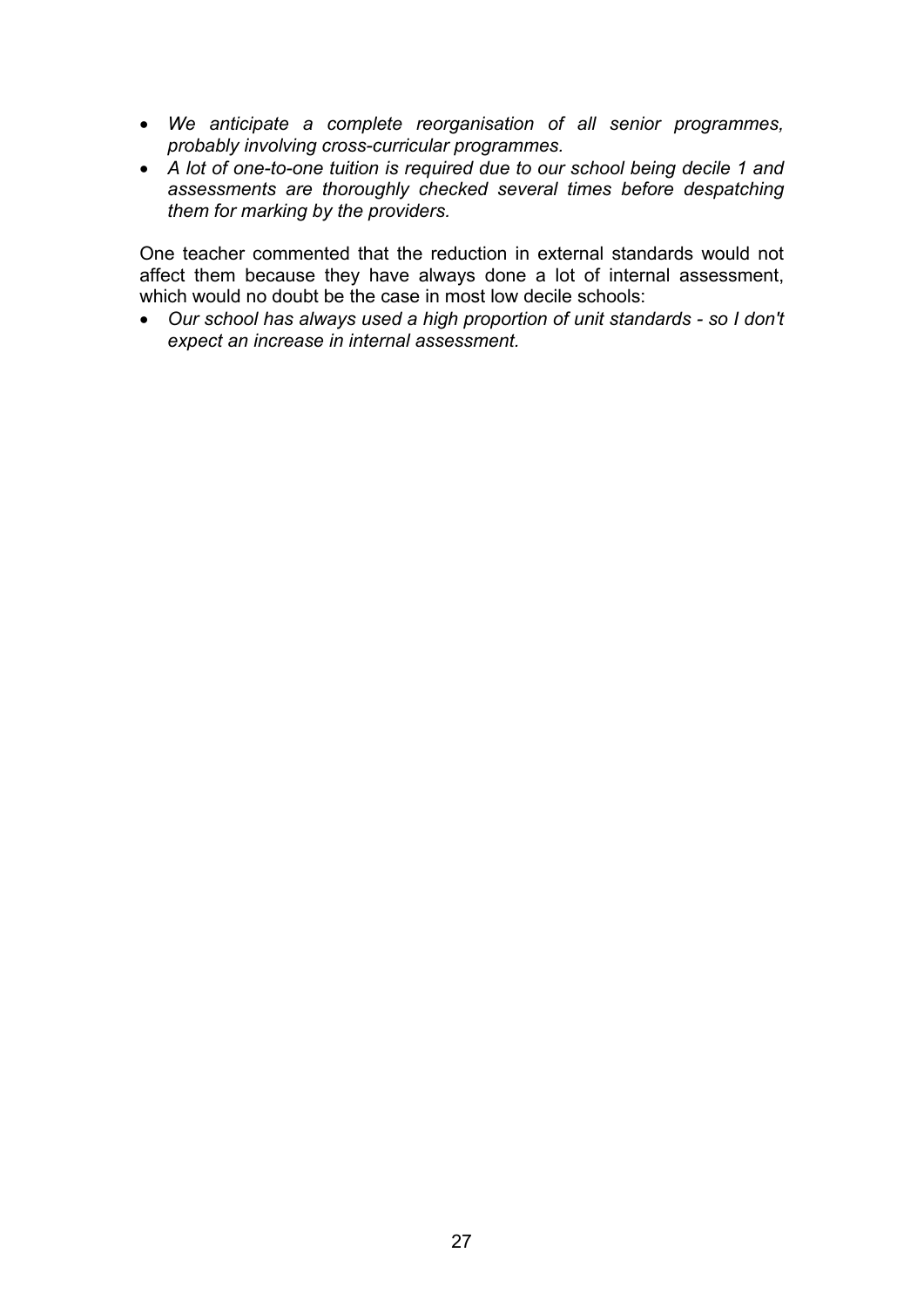# **3.5 Access to professional development**

Only just over a third of all respondents (37%) said that they had had sufficient access to subject-specific professional and development about the NCEA changes. Some subjects appeared to have struggled more than others to access subject-specific PD, and these mostly appear to be subjects with smaller numbers within a school and across the country. The following table shows in ascending order the percentage of respondents in each subject who answered Yes to the question about whether they had had sufficient access to subject-specific PLD about the changes.

| Subject taught most in Years 11-13                | % of respondents<br>answering Yes |
|---------------------------------------------------|-----------------------------------|
| Agriculture/Horticulture                          | 16                                |
| <b>Home Economics</b>                             | 16                                |
| <b>Biology</b>                                    | 21                                |
| <b>Music</b>                                      | 21                                |
| Chemistry                                         | 22                                |
| Physics                                           | 24                                |
| Computing/Digital Technologies/Information Mgt    | 28                                |
| Drama                                             | 28                                |
| <b>Media Studies</b>                              | 28                                |
| <b>Classical Studies</b>                          | 33                                |
| Science                                           | 33                                |
| Technology                                        | 35                                |
| <b>Total sample</b>                               | 37                                |
| English                                           | 39                                |
| Geography                                         | 40                                |
| History                                           | 41                                |
| <b>Physical Education</b>                         | 42                                |
| <b>Visual Arts</b>                                | 43                                |
| <b>Mathematics</b>                                | 44                                |
| Languages                                         | 45                                |
| <b>Religious Studies</b>                          | 47                                |
| Te Reo Maori/Te Reo Rangatira                     | 47                                |
| <b>Graphics/Design &amp; Visual Communication</b> | 48                                |
| Health                                            | 48                                |
| Economics                                         | 49                                |
| Accounting                                        | 76                                |

*Table 12 – Respondents answering Yes on sufficiency of access to subjectspecific PLD about the changes* 

*(Subjects with samples below 20 are not shown in this table.)* 

There were 607 separate comments made in response to this question, an indication of the passion that respondents feel about this issue. Only a small sample of these can be quoted here.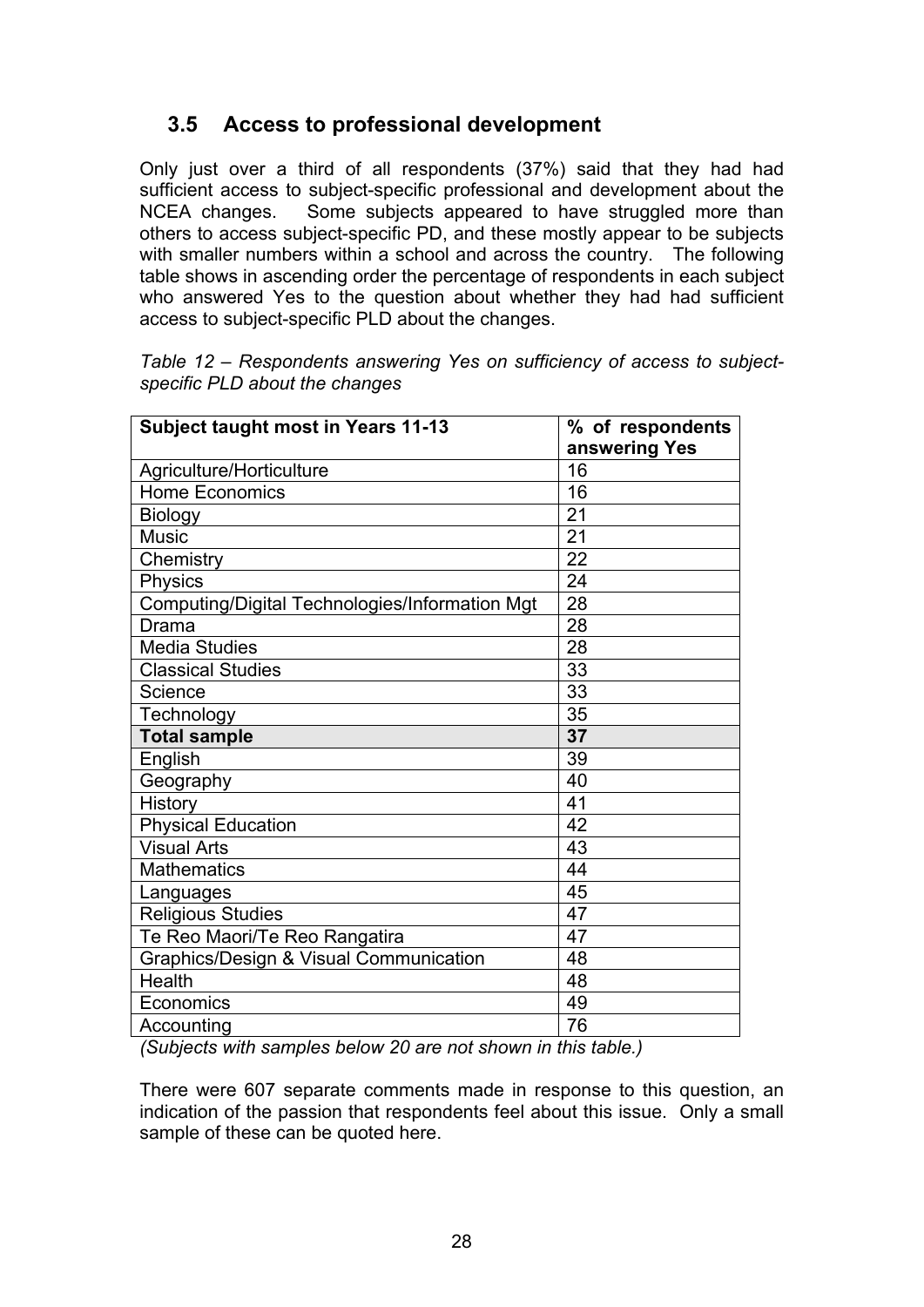A perceived absence of support from MOE or NZQA attracted considerable comment:

- *Using school resourced PD and time I am not aware of any direct support or help from the Ministry or NZQA.*
- *There has been nothing from the Ministry/NZQA what PD we have done was privately and very expensive.*
- *There has been very little information from the ministry to support these changes. There has been NO professional development at all.*
- *It has been non-existent. It has depended on finding out for yourself, and informal conversations with colleagues.*
- *I have been told to look online and that is the extent of my PD.*

Contradictory messages bothered respondents:

- *Have attended one day with an advisor who had been in contact with a moderator and they both contradicted the written documentation given. Lots of gaps in knowledge that teachers will just fill with the same old.*
- *Team Solutions as a SSS has been brilliant in trying to keep people reliably informed about changes but they have also been hamstrung with lack of information or changing information.*

There were some semi-positive or positive comments made. Team Solutions (SSS in Auckland/Northland) in particular attracted positive comment:

- *We were lucky to have a few half sessions, but this is still nowhere near enough.*
- *What we got was good but need more.*
- *Some information but too little too late. Still don't know what the new UE maths requirement is and need to plan for that NOW.*
- *English advisor ran one course which covered the principles and ONE std and how the assessment exemplars could be adapted to exemplify the changed L1 criteria - so what we had was good, but not nearly enough. Nothing at all on new standards.*
- *Team Solutions has been extremely helpful but the ministry and NZQA's exemplar tasks have been far too late in arriving.*
- *Team Solutions have been well organised and prepared.*
- *Our Team Solutions contact goes above and beyond her job to make sure we have new innovative units and ways of assessing work.*
- *Excellent assistance in Maths.*
- *Because of a proactive Science Advisor who we have regular contact with.*
- *As an HOD I have had some HOD day in Wellington but insufficient for new literacy standards.*
- *Yes, I've been lucky enough to have subject specific in-service this year and 2 visits from the English advisor.*
- *I went to the Science Best [Practice] Moderation workshop.*
- *Moderation and Team Solutions courses.*

Subject association efforts to support teachers were commented on positively:

- *Only one day designed by the local English teachers' association.*
- *HOD'S planning workshops have been very good.*
- *Cluster meetings have been vital.*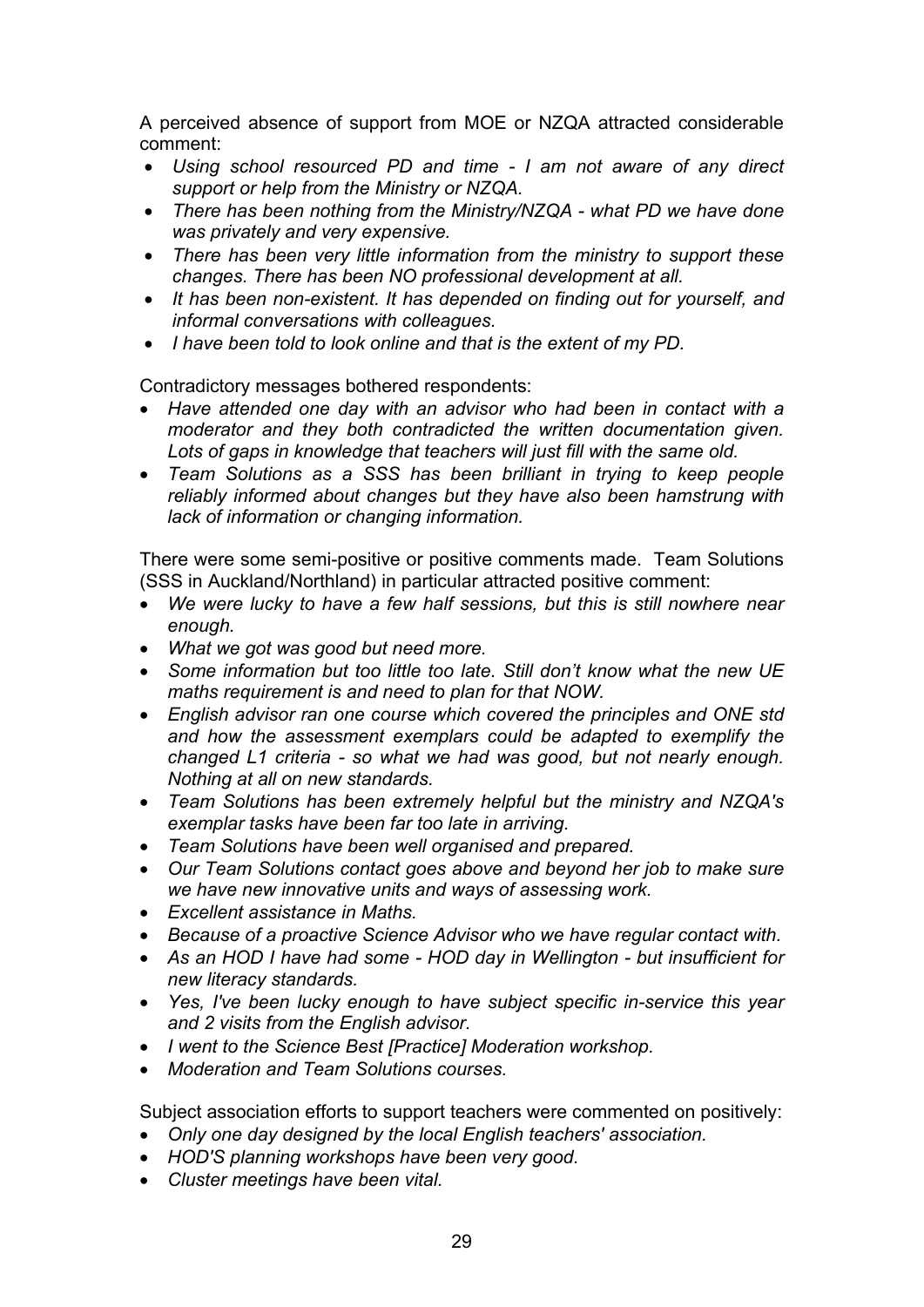- *The single best thing I did was attend the NZHTA conference. I am always paranoid that I have missed something on TKI.*
- *I did attend the PENZ Conference in my 'holiday' time and purposefully attended those seminars but no other PD has been on offer' - also as that conference was lots of \$ I am unlikely to be 'allowed' more, crucial PD!*
- *This was done by teachers for teachers however. It was OUR subject association not the Ministry.*
- *Only because of the initiative of our local subject association.*
- *Maths cluster group meetings very helpful as was Saturday AMA [Auckland Maths Assn?] workshop.*
- *We have arranged our own in our area of the country which it sounds like is more than other areas are getting. I have attended one other day recently which was helpful but it just scratches the surface. We are having to organise our own PD rather than have days offered in Technology.*
- *Only because I was fortunate enough to have school pay for me to attend SCICON in Nelson.*
- *Have had some from local geog teachers' assn, but only because locals organised and ran it. Was great but still lots of unanswered questions.*
- *Subject organisation has organised PD day focussed on Year 11.*

A tendency for schools to offer only generic PD was an issue for some:

- *Practically none at all so far, all PD has been very general. We have been given some time, approx 6 hours to work on new curriculum for our subject. Blind leading the blind.*
- *Very little though one PD day put on by the school. Nothing from the MOE.*
- *No all PL has been generic and in house. The one course that was specific, only our HOD was allowed to go.*

Lack of funding at school level for PD and other issues around equity of access were mentioned:

- *Our school has not had enough \$\$\$ to get us much PD.*
- *The school cut funding, so I could not attend.*
- *My Principal refused my application for PENZ Conference saying it was too expensive.*
- *It is difficult to access in the Far North attending courses in Auckland requires a whole day off school, which is not an option when relievers are not available.*
- *Living in the provinces does not enable me to travel to regional events where the changes to my subject area are discussed. Everything coming from the MOE is so slow and you have to interpret it yourself.*
- *I was only aware just recently that there had actually been changes to Visual Art. Area Schools can be isolated in that respect and I haven't been making the most of VC this year.*

A beginning teacher commented on a total absence of subject-specific PD:

• *I have not had ANY subject-specific education since becoming a teacher one year and one term ago.*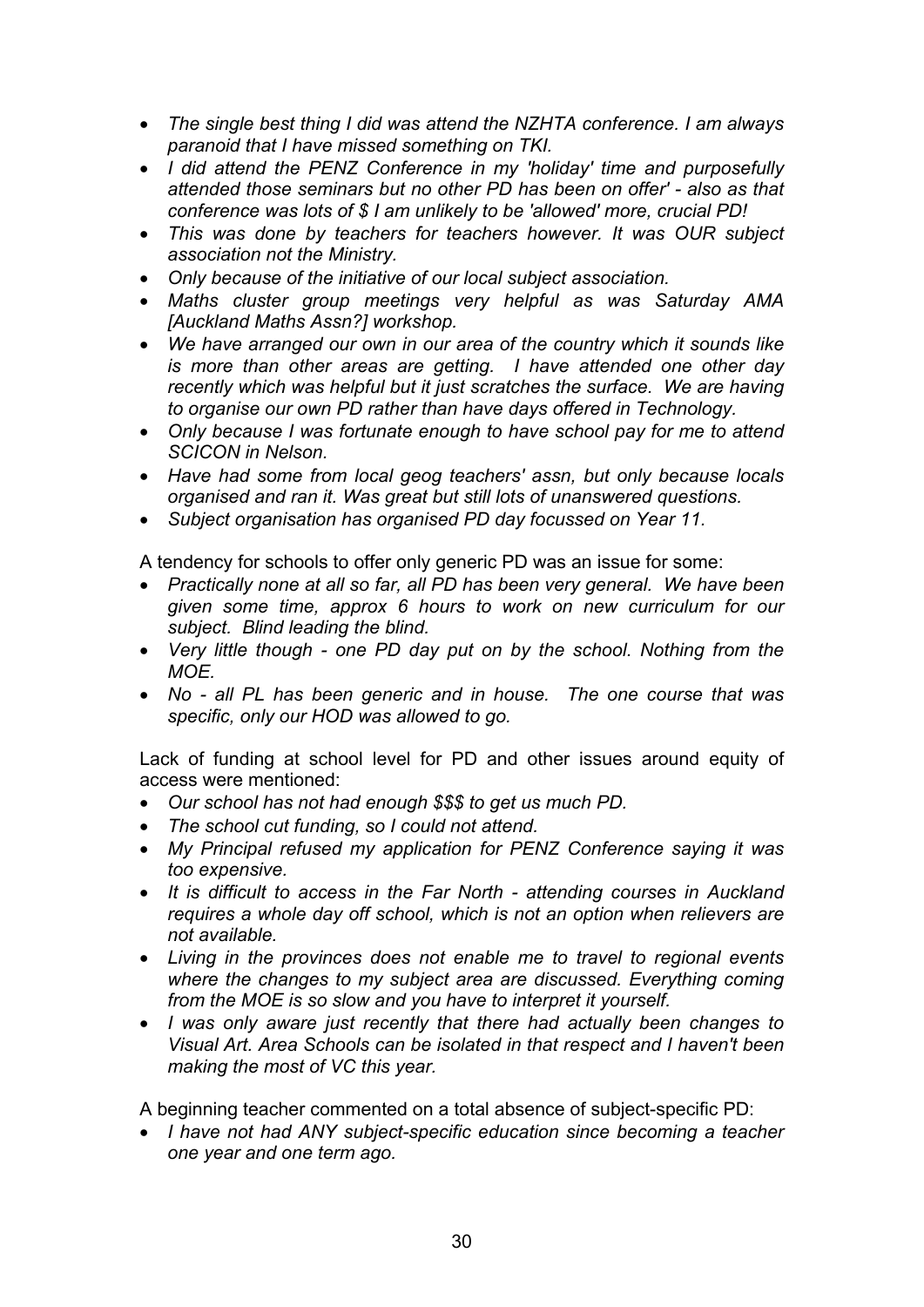# **3.6 Time to collaborate about the changes**

There were also differences between subjects as to whether respondents believed that they had had sufficient time to collaborate with colleagues about the changes. The table below shows in ascending order the percentage of respondents in each subject who answered Yes to the question about whether they had had sufficient time to collaborate about the changes:

| <b>Subject taught most in Years 11-13</b>      | $\%$<br><b>of</b><br>respondents |
|------------------------------------------------|----------------------------------|
|                                                | answering Yes                    |
| Agriculture/Horticulture                       | 16                               |
| <b>Classical Studies</b>                       | 21                               |
| <b>Physics</b>                                 | 22                               |
| Chemistry                                      | 23                               |
| Drama                                          | 28                               |
| Computing/Digital Technologies/Information Mgt | 30                               |
| Economics                                      | 30                               |
| <b>Music</b>                                   | 30                               |
| Geography                                      | 31                               |
| English                                        | 31                               |
| Technology                                     | 31                               |
| <b>Biology</b>                                 | 32                               |
| Health                                         | 32                               |
| <b>Home Economics</b>                          | 32                               |
| History                                        | 33                               |
| Science                                        | 33                               |
| <b>Total sample</b>                            | 34                               |
| <b>Mathematics</b>                             | 36                               |
| <b>Media Studies</b>                           | 38                               |
| <b>Religious Studies</b>                       | 39                               |
| <b>Physical Education</b>                      | 40                               |
| <b>Visual Arts</b>                             | 41                               |
| Graphics/Design & Visual Communication         | 43                               |
| Languages                                      | 44                               |
| Te Reo Maori/Te Reo Rangatira                  | 54                               |
| Accounting                                     | 50                               |

*Table 13 - Respondents answering Yes on sufficiency of time to collaborate with colleagues about the changes* 

*(Subjects with samples below 20 are not shown in this table.)* 

This question also attracted a large number of comments (482).

Some respondents felt that enough time had been made available by the school, but many of these still qualified their comments:

- *My school has given us professional learning time to devote to departments working on the new standards alignment.*
- *Our school has been really proactive about implementing not only school wide changes but subject specific ones.*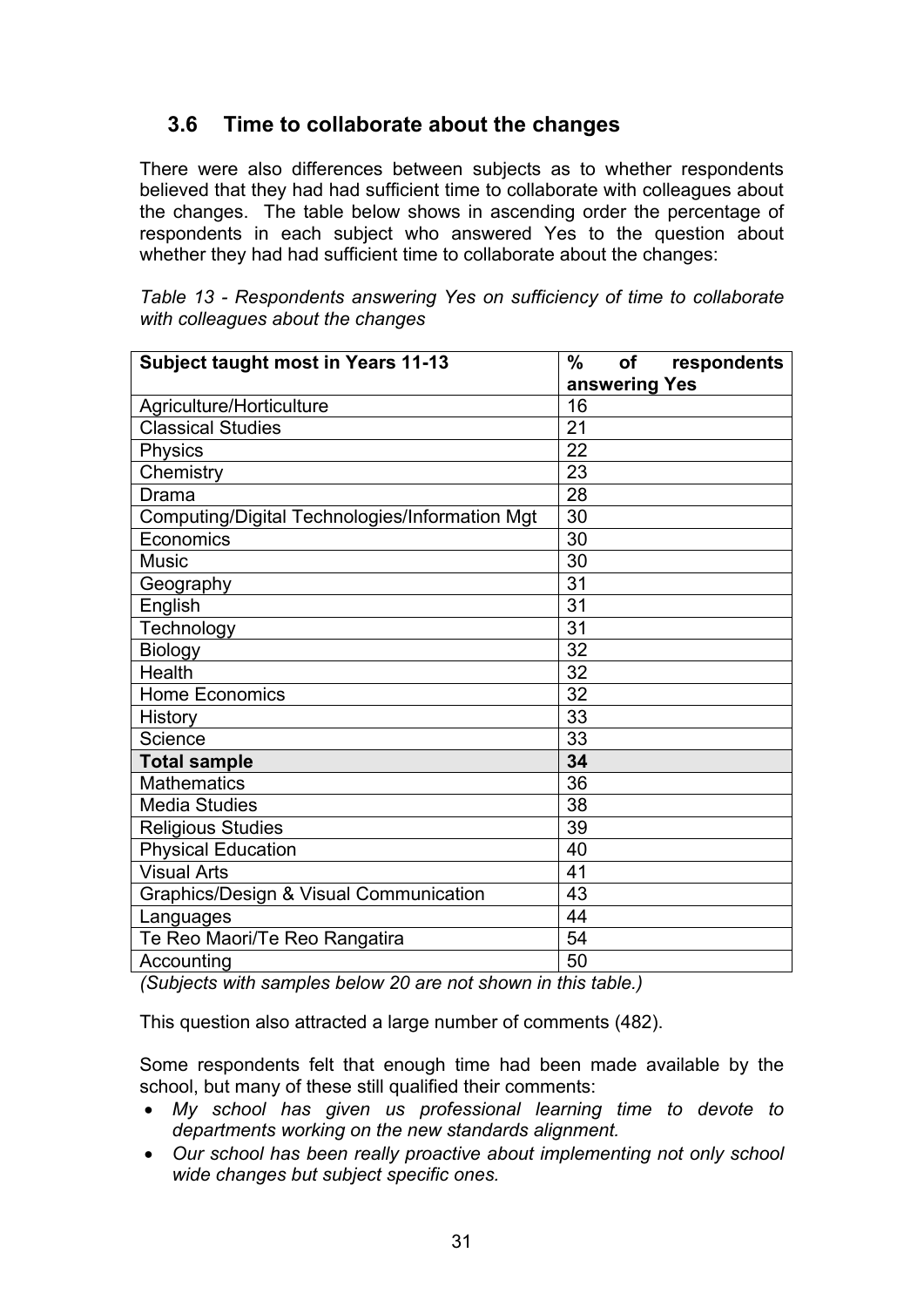- *Any teacher who requests time gets it.*
- *Extra time given by school and huge investment of time and effort by colleagues.*
- *The school has made time available but so busy with what we are doing now that it is hard to fit it in. Need to spend more time but when?*
- *Our school has been very generous, but it still is not enough time an hour here and there.*
- *Our college has done the best it can, but the job is so large it will take at least 1 period per week for the duration of 2011.*
- *Has provided some time but is insufficient.*
- *The school has done its best under difficult circumstances they have tried to give us as much time as possible but in reality this is not enough. Things are going to be very pressured next year implementing L1 and planning for L2.*

Others said that there had not been enough time:

- *We have used our "own" time.*
- *Some time but not enough trying to create school wide system/process and this takes time and negotiation!!!*
- *Neither sufficient school time nor sufficient meetings with colleagues in other schools.*
- *So many other changes happening in the school that providing this time solely for NCEA changes has not been possible.*
- *As a sole charge teacher I need release time to liaise with other subject specific teachers from other schools but have not been given this time.*
- *All time is after school time when everyone is tired and wanting to go home.*
- *I have received nil time so far.*
- *There has been no time marked for this, although we will meet as a department to collaborate in our regular department meeting time.*
- *As a department we have asked and we will not have time before next year so we will be planning as we go, which is not at all ideal.*
- *We have lost our extra time in term 4 due to teaching the underachieving students until week 9 - full teaching programme when senior students leave.*
- *Management have tried but time and finances won't allow.*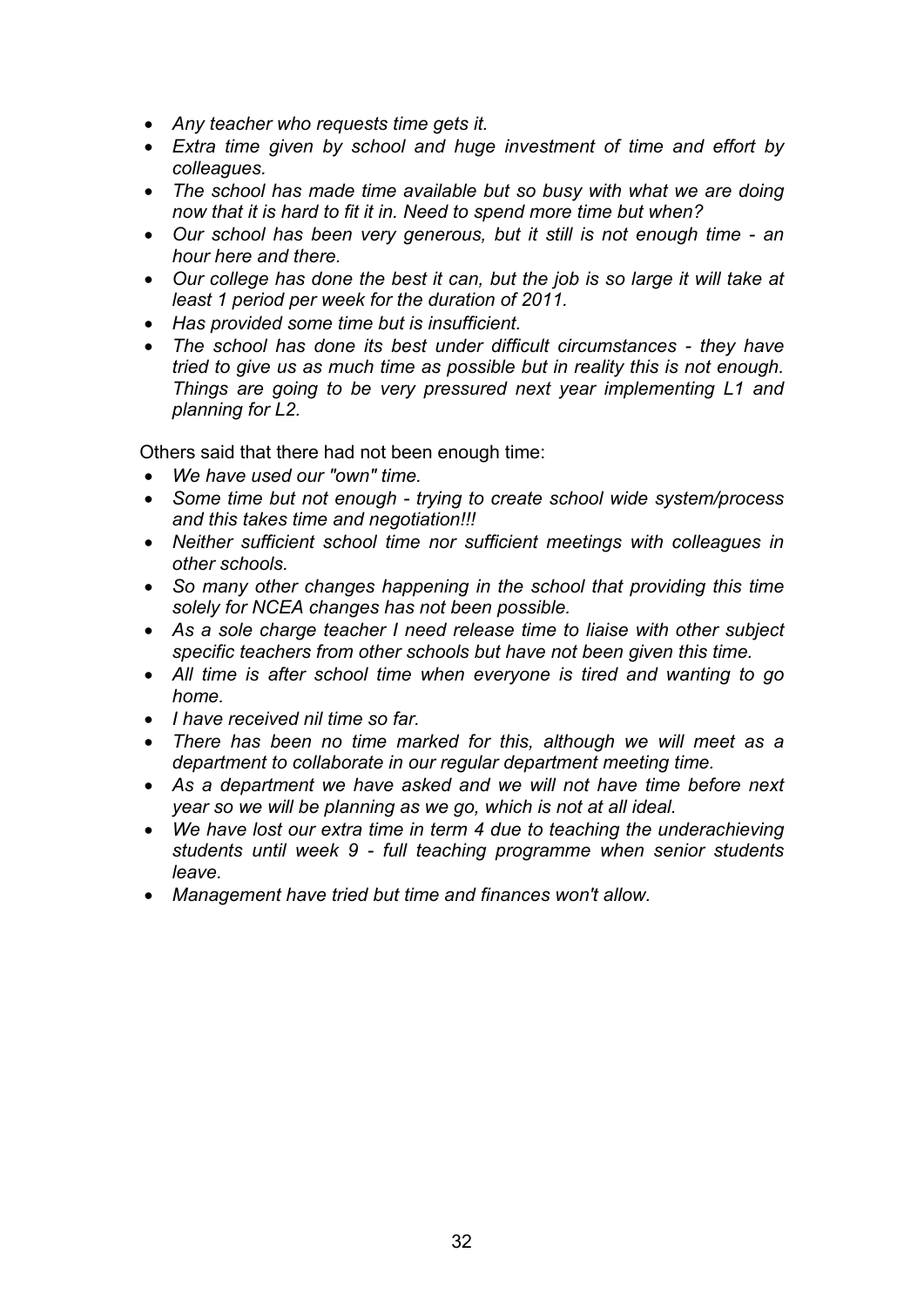# **4. Conclusions**

Clearly the NCEA changes that are being implemented from 2011 to 2013 are presenting some major challenges for all teachers, and teachers in some subjects, roles and schools are feeling these challenges disproportionately. The survey provides useful fine-grained data about these pressure points, and officials need to take this into account in ongoing planning of support.

Some of the comments quoted in this report are really quite distressing to read. Some teachers are suffering extreme stress, and many are operating in sub-optimal conditions in terms of things like access to professional learning, and access to up to date information. The qualitative data conveys a picture of teachers soldiering on, trying to do the best they can for their students in the face of inadequate support.

The change processes of the Ministry of Education and NZQA have not been adequate for a project of this scale. It is almost unbelievable that at one stage, the government was committed to introducing all three levels of revised standards in one year, 2010, and that it required considerable pressure from PPTA to get this changed to phased implementation beginning one year later. Even with the extension to 2011 and the phasing of the levels from 2011 to 2013, NZQA and MOE have had to publish a circular (SecQual 2011/005, dated 2 February) apologising for the fact that some of the promised assessment resources will still be draft until the end of February, long past the date when teachers would have expected to be able to download final versions.

Teachers will be hoping that the finalising of Level 2 and 3 standards and assessment resources with matching exemplars will run to a timeline more appropriate to the needs of schools.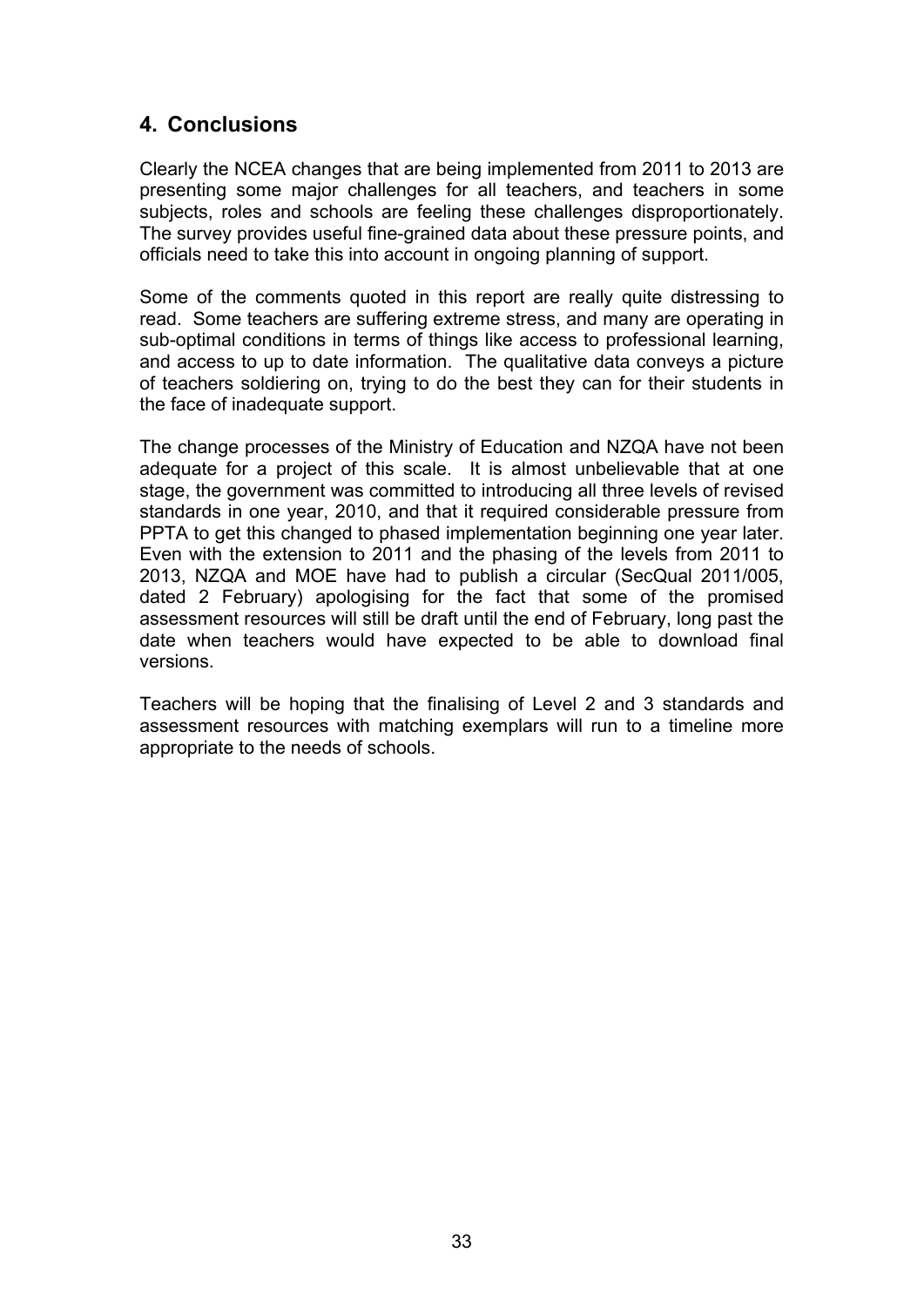# **Appendix – Sample characteristics**

| <b>Subject</b>                                              | <b>Number</b>  | Percentage |
|-------------------------------------------------------------|----------------|------------|
| Accounting                                                  | 48             | 1.7%       |
| Agriculture/Horticulture                                    | 20             | 0.7%       |
| <b>Art History</b>                                          | $\overline{2}$ | 0.1%       |
| Biology                                                     | 86             | 3.0%       |
| <b>Business Studies</b>                                     | 14             | 0.5%       |
| <b>Classical Studies</b>                                    | 29             | 1.0%       |
| Chemistry                                                   | 93             | 3.2%       |
| Computing/Digital<br>Technologies/Information<br>Management | 130            | 4.5%       |
| Dance                                                       | 6              | 0.2%       |
| Drama                                                       | 60             | 2.1%       |
| Economics                                                   | 61             | 2.1%       |
| <b>Education for Sustainability</b>                         | $\overline{2}$ | 0.1%       |
| English                                                     | 470            | 16.3%      |
| Geography                                                   | 106            | 3.7%       |
| Graphics/Design & Visual Communication                      | 53             | 1.8%       |
| Health                                                      | 26             | 0.9%       |
| History                                                     | 102            | 3.5%       |
| <b>Home Economics</b>                                       | 47             | 1.6%       |
| Languages                                                   | 103            | 3.6%       |
| <b>Legal Studies</b>                                        | 3              | 0.1%       |
| <b>Mathematics</b>                                          | 392            | 13.6%      |
| <b>Media Studies</b>                                        | 31             | 1.1%       |
| Music                                                       | 72             | 2.5%       |
| <b>Physical Education</b>                                   | 135            | 4.7%       |
| Physics                                                     | 90             | 3.1%       |
| Science                                                     | 146            | 5.1%       |
| <b>Religious Studies</b>                                    | 32             | 1.1%       |
| Social Studies/Sociology                                    | 15             | 0.5%       |
| Te Reo Maori/Te Reo Rangatira                               | 59             | 2.0%       |
| Technology                                                  | 133            | 4.6%       |
| <b>Visual Arts</b>                                          | 97             | 3.4%       |
| Other (please specify)                                      | 216            | 7.5%       |
| Answered question                                           | 2879           |            |
| Skipped question                                            | 380            |            |

# *Table 14 –Subject taught most in Years 11-13*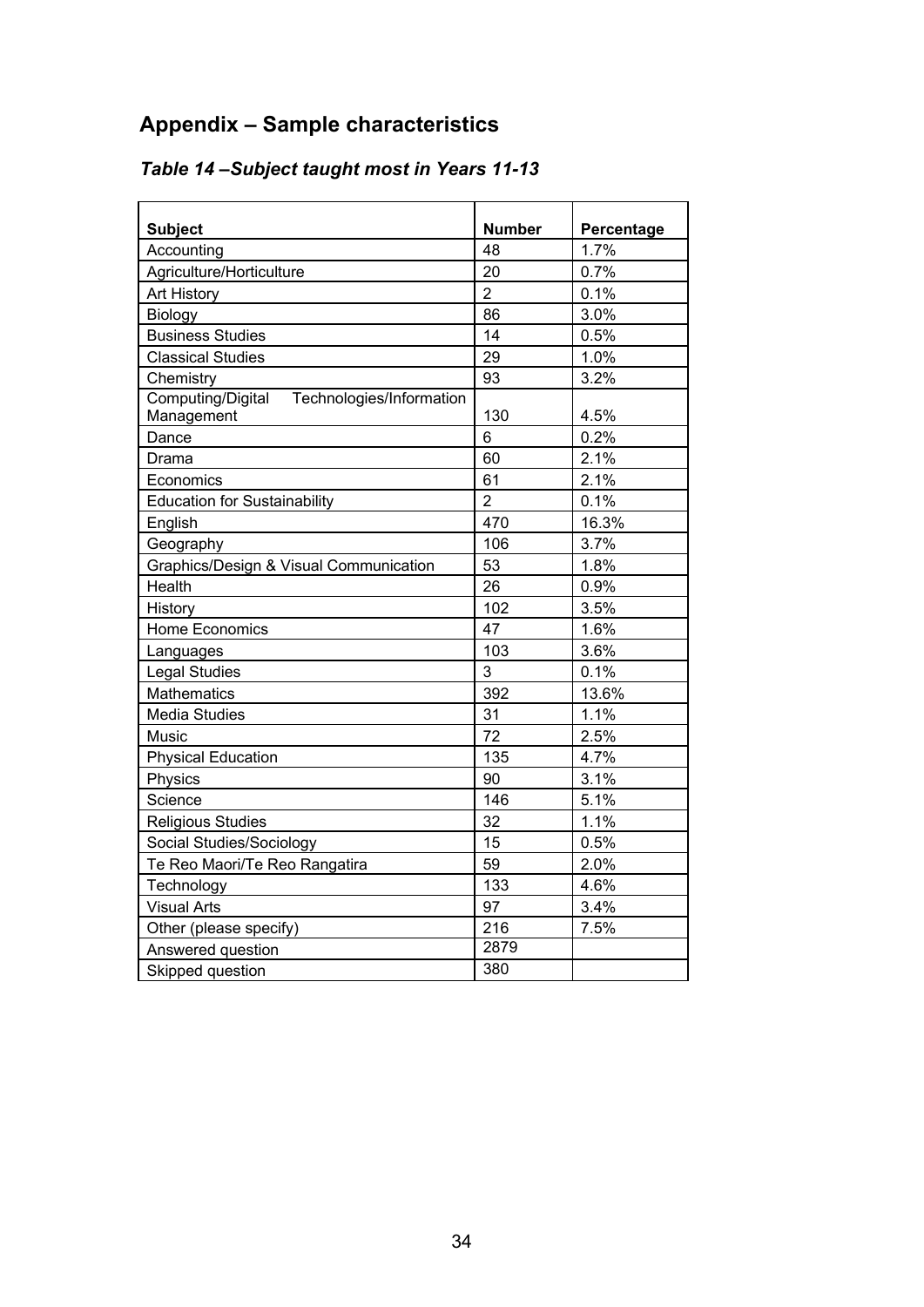| Table 15 - Decile level of respondents' schools |  |  |  |  |  |  |  |
|-------------------------------------------------|--|--|--|--|--|--|--|
|-------------------------------------------------|--|--|--|--|--|--|--|

| <b>School decile</b> | <b>Number</b> | Percentage |
|----------------------|---------------|------------|
| Decile 1-3           | 680           | 22.3%      |
| Decile 4-7           | 1355          | 44.5%      |
| Decile 8-10          | 950           | 31.2%      |
| Don't know           | 60            | 2.0%       |
| Answered             |               |            |
| question             | 3045          |            |
| Skipped question     | 214           |            |

#### *Table 16 – Type of schools respondents taught in*

| Type of school    | <b>Number</b> | Percentage |
|-------------------|---------------|------------|
| Co-educational    | 2209          | 72.6%      |
| Boys' school      | 313           | 10.3%      |
| Girls' school     | 520           | 17.1%      |
| Answered question | 3042          |            |
| Skipped question  | 217           |            |

### *Table 17 - Roll size of respondents' schools*

| <b>School roll</b> | <b>Number</b> | Percentage |
|--------------------|---------------|------------|
| Below 500          | 630           | 20.6%      |
| 500-899            | 798           | 26.1%      |
| 900-1199           | 502           | 16.4%      |
| 1200-1999          | 832           | 27.2%      |
| $2000 +$           | 284           | 9.3%       |
| Don't know         | 11            | 0.4%       |
| Answered question  | 3057          |            |
| Skipped question   | 202           |            |

# *Table 18 - Main role in school of respondents*

| Main role in school                       | <b>Number</b> | Percentage |
|-------------------------------------------|---------------|------------|
| Senior management                         | 205           | 6.7%       |
| Middle<br>management<br>(e.g.<br>HOD/TIC) | 1072          | 35.1%      |
| Principal's Nominee (for NZQA)            | 19            | 0.6%       |
| Guidance counsellor                       | 44            | 1.4%       |
| Careers advisor                           | 20            | 0.7%       |
| Classroom teacher                         | 1459          | 47.8%      |
| Special education teacher                 | 40            | 1.3%       |
| Other (please specify)                    | 191           | 6.3%       |
| Answered question                         | 3050          |            |
| Skipped question                          | 209           |            |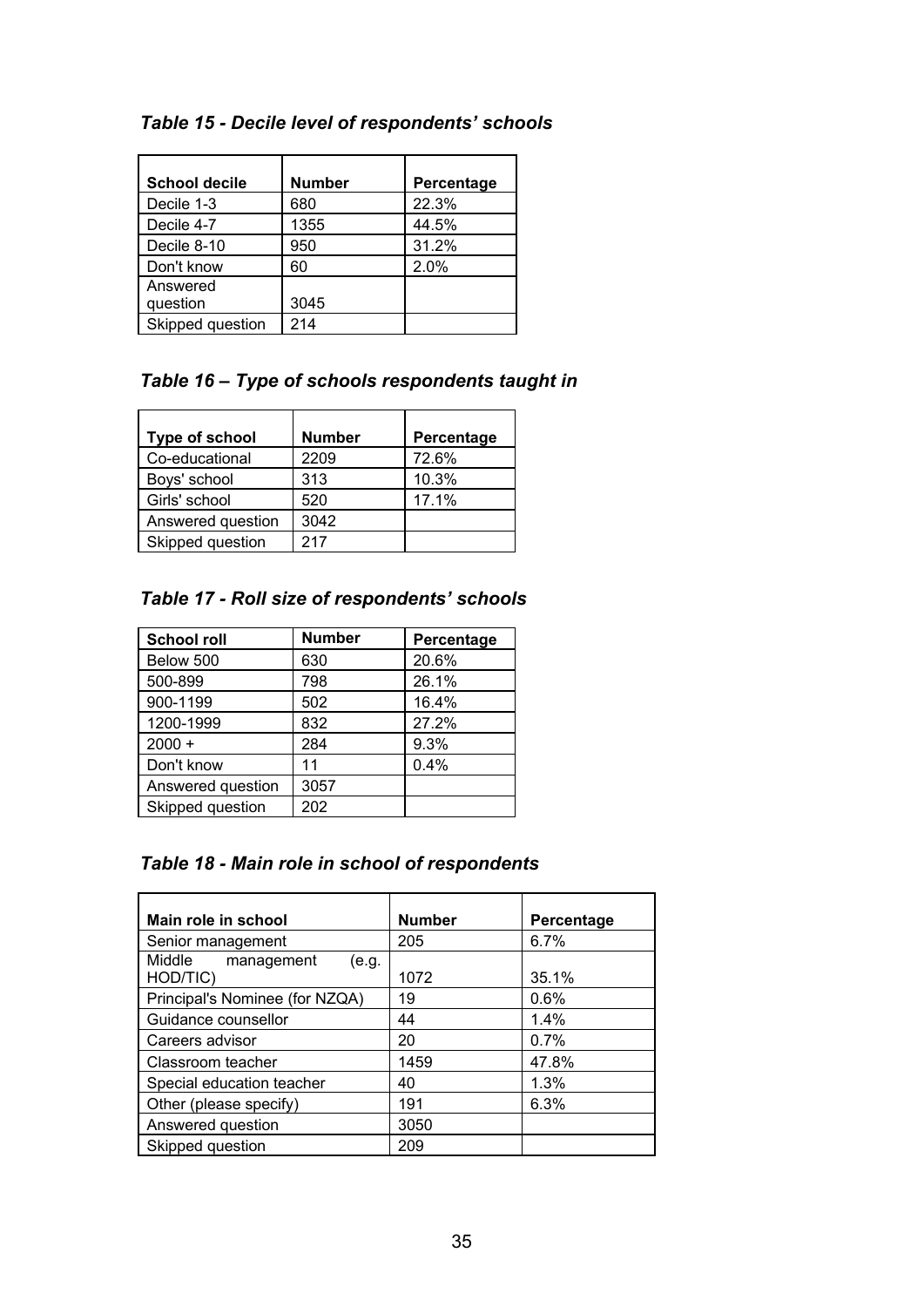# *Table 19 - Applicable collective agreement for respondents*

| Applicable collective agreement                   | <b>Number</b> | Percentage |
|---------------------------------------------------|---------------|------------|
| Secondary Teachers' Collective Agreement (STCA)   | 2882          | 95.0%      |
| Area School Teachers' Collective Agreement        |               |            |
| (ASTCA)                                           | 118           | 3.9%       |
| Secondary Principals' Collective Agreement (SPCA) | 27            | 0.9%       |
| Area School Principals' Collective Agreement      |               |            |
| (ASPCA)                                           |               | 0.2%       |
| Answered question                                 | 3034          |            |
| Skipped question                                  | 225           |            |

# Table 20 - *PPTA regions of respondents' schools*

|                                           | <b>Number of</b> | <b>Sample</b>  | <b>Membership</b> |
|-------------------------------------------|------------------|----------------|-------------------|
| <b>PPTA</b> region                        | responses        | Percentage     | Percentage        |
| Aoraki                                    | 56               | $\overline{2}$ | 3                 |
| Auckland                                  | 734              | 24             | 23                |
| Bay of Plenty                             | 197              | 7              | 4                 |
| Canterbury                                | 337              | 11             | 11                |
| <b>Central Northland</b>                  | 39               | 1              | 2                 |
| <b>Central Plateau</b>                    | 26               | 1              | 1                 |
| Counties-Manukau                          | 108              | 4              | 4                 |
| East Coast                                | 32               | 1              | $\overline{2}$    |
| Hawkes Bay                                | 145              | 5              | 4                 |
| <b>Hutt Valley</b>                        | 60               | $\overline{2}$ | 3                 |
| Lower Northland                           | 39               | 1              | 1                 |
| Manawatu-Whanganui                        | 169              | 6              | 6                 |
| Marlborough                               | 34               | 1              | 1                 |
| Nelson                                    | 82               | 3              | 3                 |
| Otago                                     | 155              | 5              | 5                 |
| Southland                                 | 85               | 3              | 3                 |
| Taranaki                                  | 85               | 3              | 3                 |
| <b>Thames</b><br>Valley/Western Bay<br>of |                  |                |                   |
| Plenty                                    | 31               | 1              | 5                 |
| <b>Upper Northland</b>                    | 44               | 1              | $\overline{2}$    |
| Waikato                                   | 212              | 7              | 6                 |
| Wairarapa                                 | 40               | 1              | 1                 |
| Wellington                                | 287              | 9              | 7                 |
| <b>West Coast</b>                         | 31               | 1              | 1                 |
| Don't know                                | 11               | 0              |                   |
| Answered question                         | 3039             |                |                   |
| Skipped question                          | 220              |                |                   |